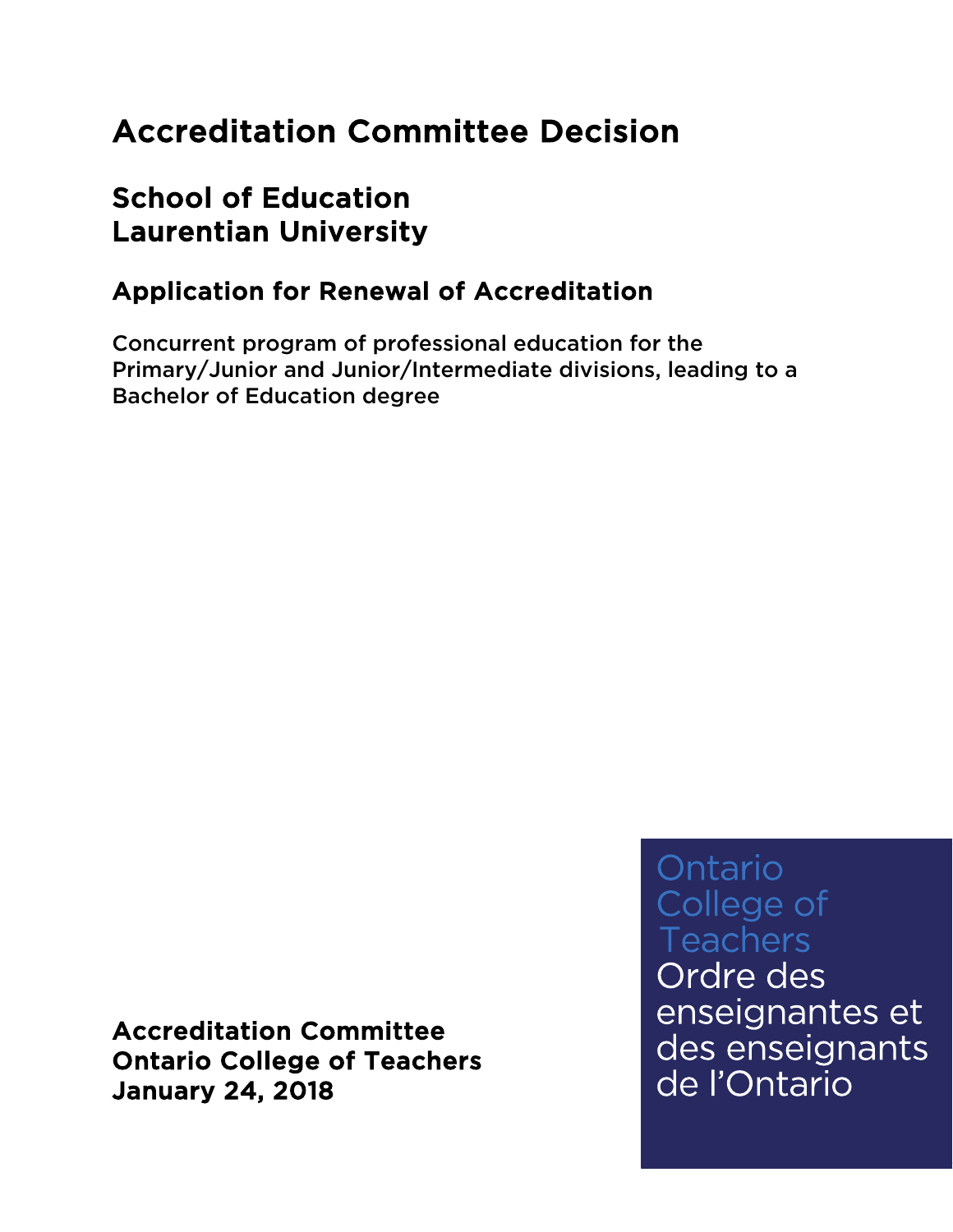## Accreditation Committee Decision Regarding the Application for Accreditation Submitted by the School of Education, Laurentian University

## Introduction

The School of Education at the Laurentian University submitted an application on June 9, 2017 for renewal of accreditation of the following program of professional education:

• Concurrent program of professional education for the Primary/Junior and Junior/Intermediate divisions, leading to a Bachelor of Education Degree

In accordance with Regulation 347/02, Accreditation of Teacher Education programs, the Accreditation Committee established an accreditation panel to:

- 1. conduct a review of the aforementioned program of professional education on the direction of the Accreditation Committee; and
- 2. act in an advisory role to the Accreditation Committee by reporting to the Committee on its findings and making recommendations to the Committee with respect to the program reviewed.

The four-person accreditation panel met the requirements set out in Section 6 of the Accreditation Regulation and was comprised as follows:

- two members of Council, two of whom were members of the Accreditation Committee, and at least one appointed member of Council
- a roster member with expertise in teacher education program evaluation
- a person who was nominated by the School of Education, Laurentian University

In making its recommendations, the panel reviewed the application for accreditation and other supplementary documentation provided by the School of Education, Laurentian University. The accreditation panel conducted a site visit in Sudbury, Ontario on Sunday, October 1 to Thursday, October 5, 2017. During the site visit, the accreditation panel virtually toured technologically-equipped classrooms where the program is offered. The panel considered additional documents and information presented including the Dean's responses to the panel's questions, survey data, virtual images and video clips of technologically-equipped classrooms. In order to complete its report, a partial panel conducted final interviews in a virtual site visit, held by videoconference, on November 10, 2017.

The College provided an opportunity for members of the public to comment on the quality of the program under review. The College notified the public of the opportunity to make a submission to the panel by advertisements posted on-campus, e-mails sent by the School of Education to various stakeholders, and notices on the College's website and through social media. The panel considered public submissions received.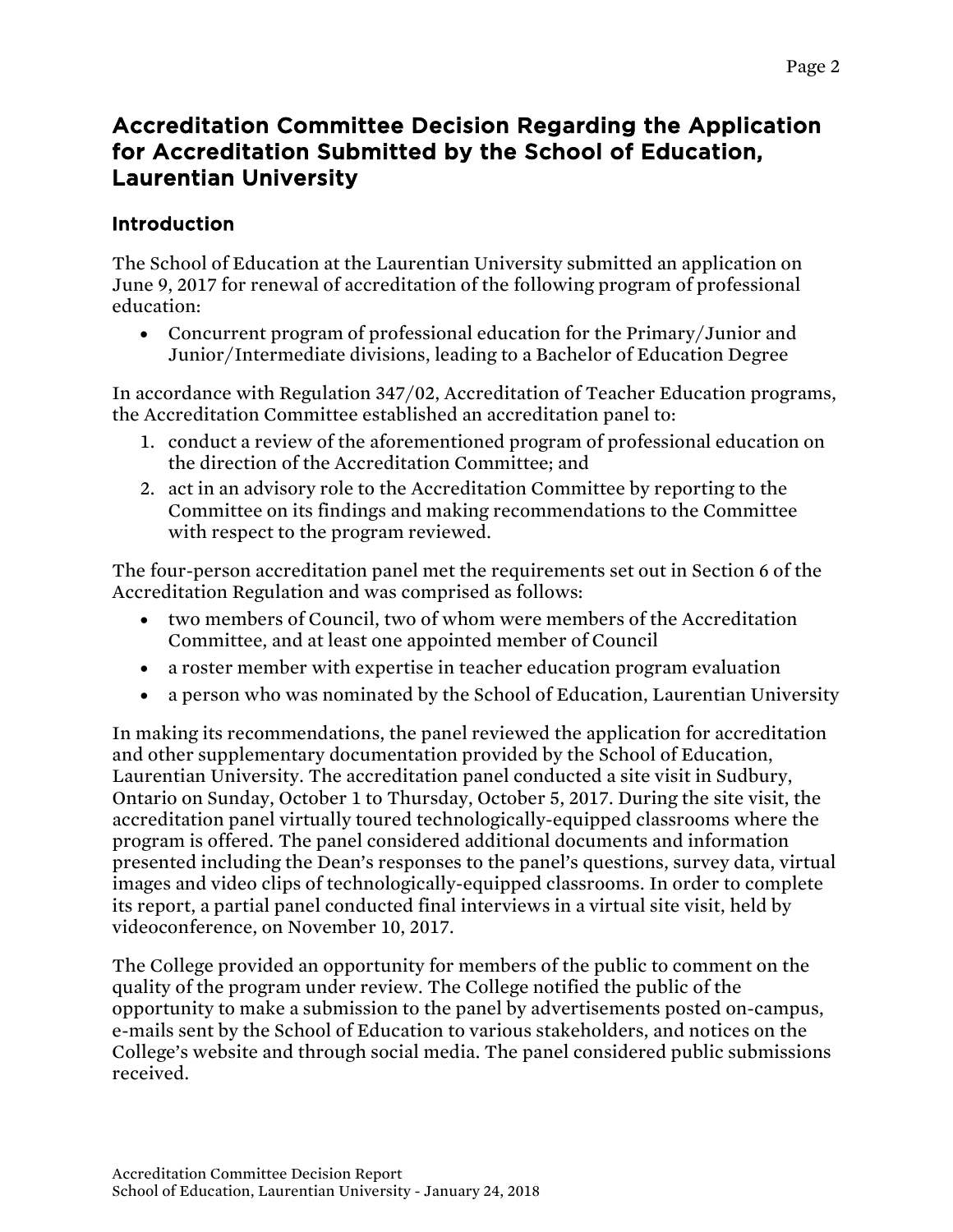Following the review, the accreditation panel compiled a draft report of its findings and recommendations for review by the School of Education, Laurentian University. The final panel report submitted to the Accreditation Committee considered the comments provided by the Dean in response to the draft report.

The Accreditation Committee, by virtue of the authority granted under the *Ontario College of Teachers Act, 1996*, and Regulation 347/02, Accreditation of Teacher Education Programs, set out to determine if the program of professional education in the application submitted by the School of Education at Laurentian University qualified for accreditation.

In making its decision, the Accreditation Committee considered the Accreditation Panel Final Report dated December 8, 2017, a response from the faculty Dean to the panel's draft report dated December 6, 2017, the Panel Chair's presentation to the Accreditation Committee and the regulatory requirements of Regulation 347/02, Accreditation of Teacher Education Programs.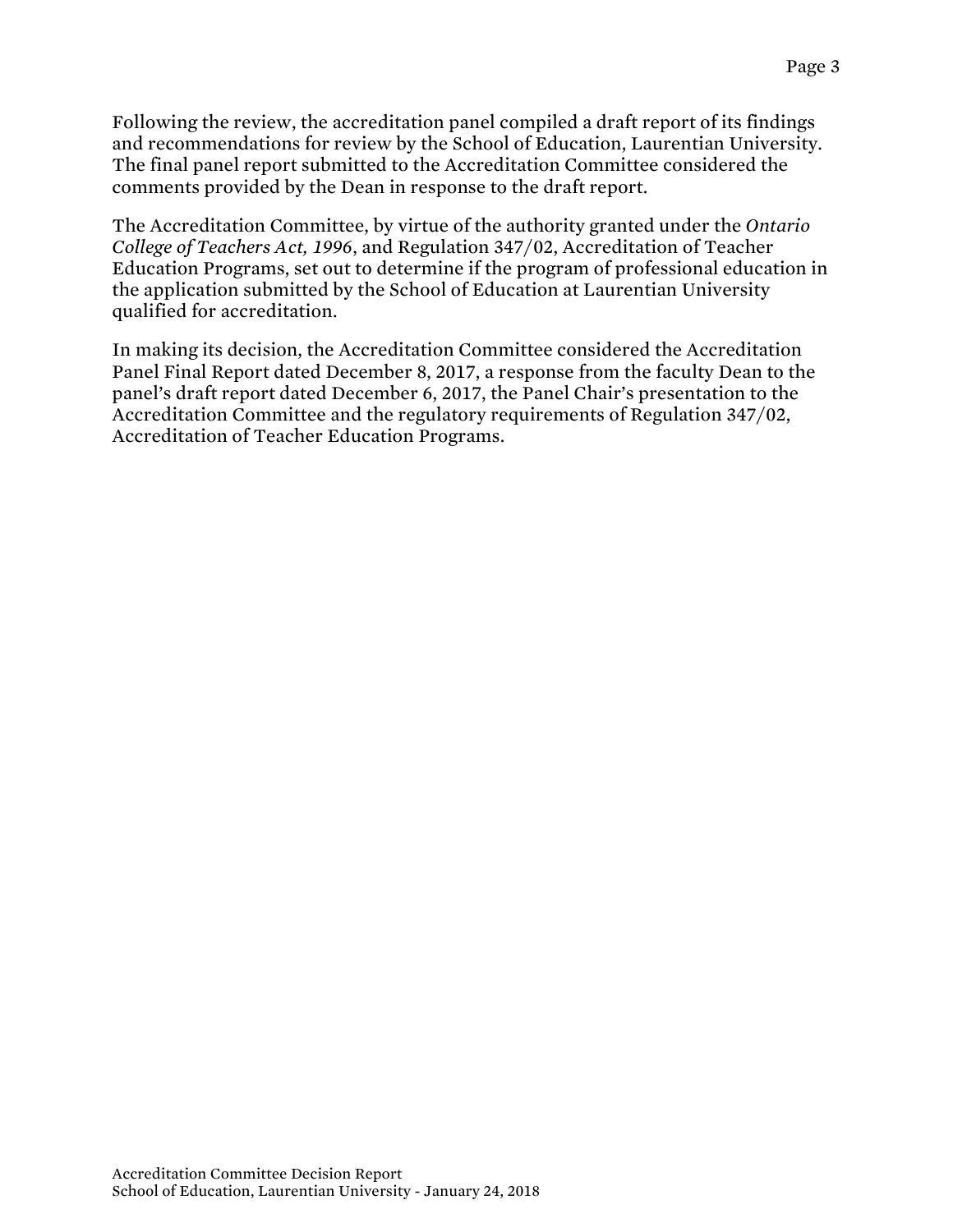## Decision of the Accreditation Committee at its Meeting of January 24, 2018

## Requirements and Findings

The reasons for the Committee's decision and the facts upon which it is based follow herein:

## Requirement 1

*The provider of the program is a permitted institution.*

## Findings

The evidence indicates that the School of Education at Laurentian University is a permitted institution.

In Regulation 347/02, a permitted institution includes a faculty of education in Ontario that is part of, or affiliated with, a university that is authorized to offer degrees under an Act of the Assembly. The establishment of the English-language Bachelor of Education Program was approved unanimously by the Laurentian University Senate in January 2003, and subsequently, initial accreditation of the program by the Ontario College of Teachers occurred in April 2003. Confirmation that the School of Education at Laurentian University is permitted to offer the concurrent teacher education program was shown in the 2003 Initial Accreditation documentation and is demonstrated in the Laurentian University Act of 1960.

### Conclusion

Based on the information provided for the Accreditation Committee to consider, it finds that Requirement 1 is fully satisfied.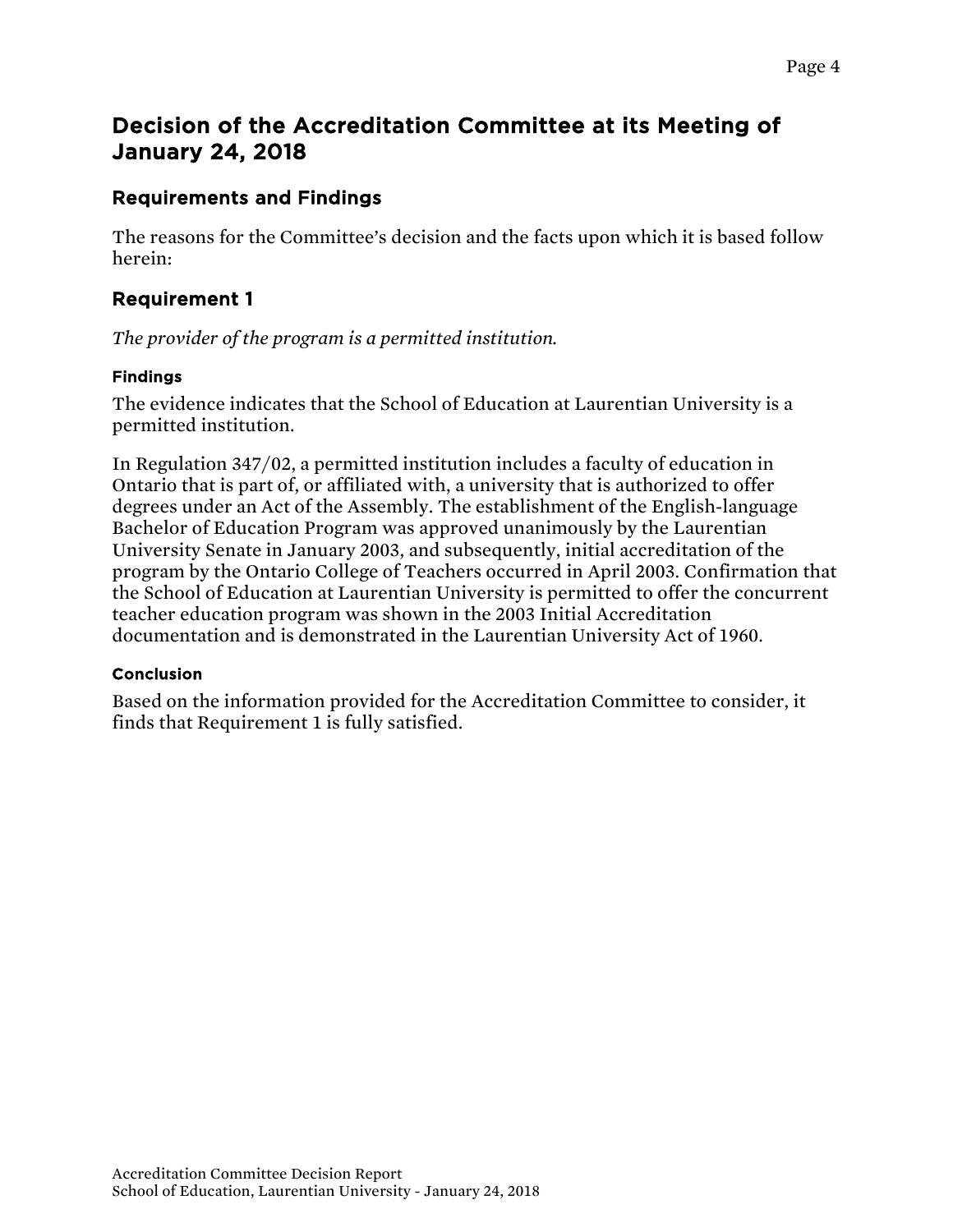## Requirement 1.1

*The program is four academic semesters, including the days of practical experience required under subparagraph 2 v of subsection 1 (2).*

### Findings

The evidence indicates that the concurrent program of teacher education is offered and delivered over a five-year (10-semester) period. The program follows the regular two-semester structure of the university with a fall and winter session. Candidates complete 20 overload credits in the first four years or 8 semesters of the concurrent program.

At the end of the fourth year, teacher candidates complete their Initial Practicum Placement of 30 days. In year 5, teacher candidates complete two additional 30-day Professional Year Practicum Placements, one in the fall semester and the other in the spring of the final semester of the program. The program includes a minimum of 80 days of practical experience.

### Conclusion

Based on the information provided for the Accreditation Committee to consider, it finds that Requirement 1.1 is fully satisfied.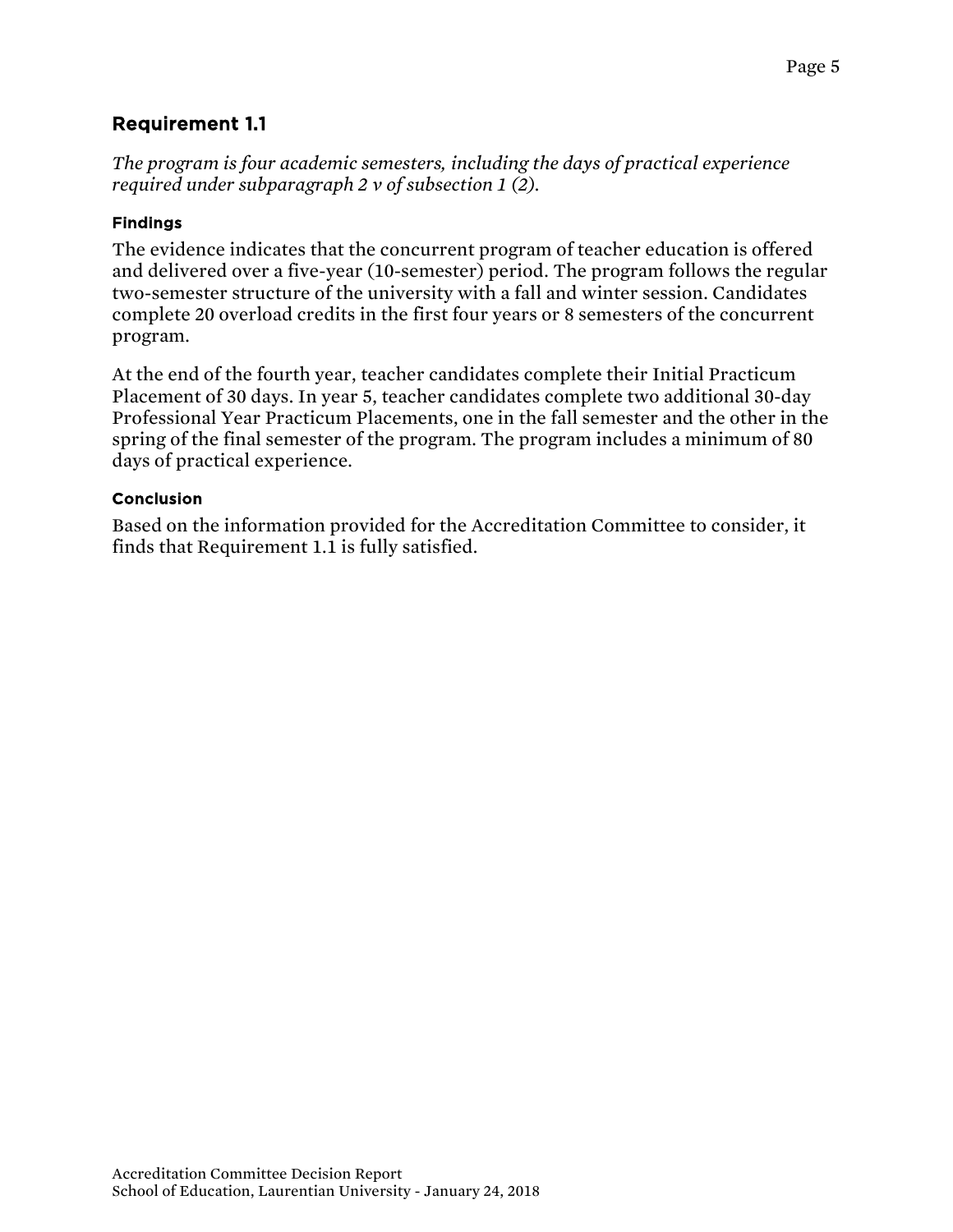*The program has a clearly delineated conceptual framework.*

## Findings

The evidence indicates that the program of professional education reviewed has a clearly delineated conceptual framework.

The goal of the concurrent education program in the School of Education is to educate caring, critical citizens who will become active members of the teaching profession. The program of professional education is one that emphasizes the acquisition of key competencies that will enable graduates to understand and successfully plan, organize and implement the Ontario Curriculum appropriate for each subject, grade, and division.

The conceptual framework is based on the following three pillars: a focus on Indigenous ways of teaching and learning with a concern for global equity and social justice; partnerships with key players in the teacher continuum; and rich practica.

## Conclusion

Based on the information provided for the Accreditation Committee to consider, it finds that Requirement 2 is fully satisfied.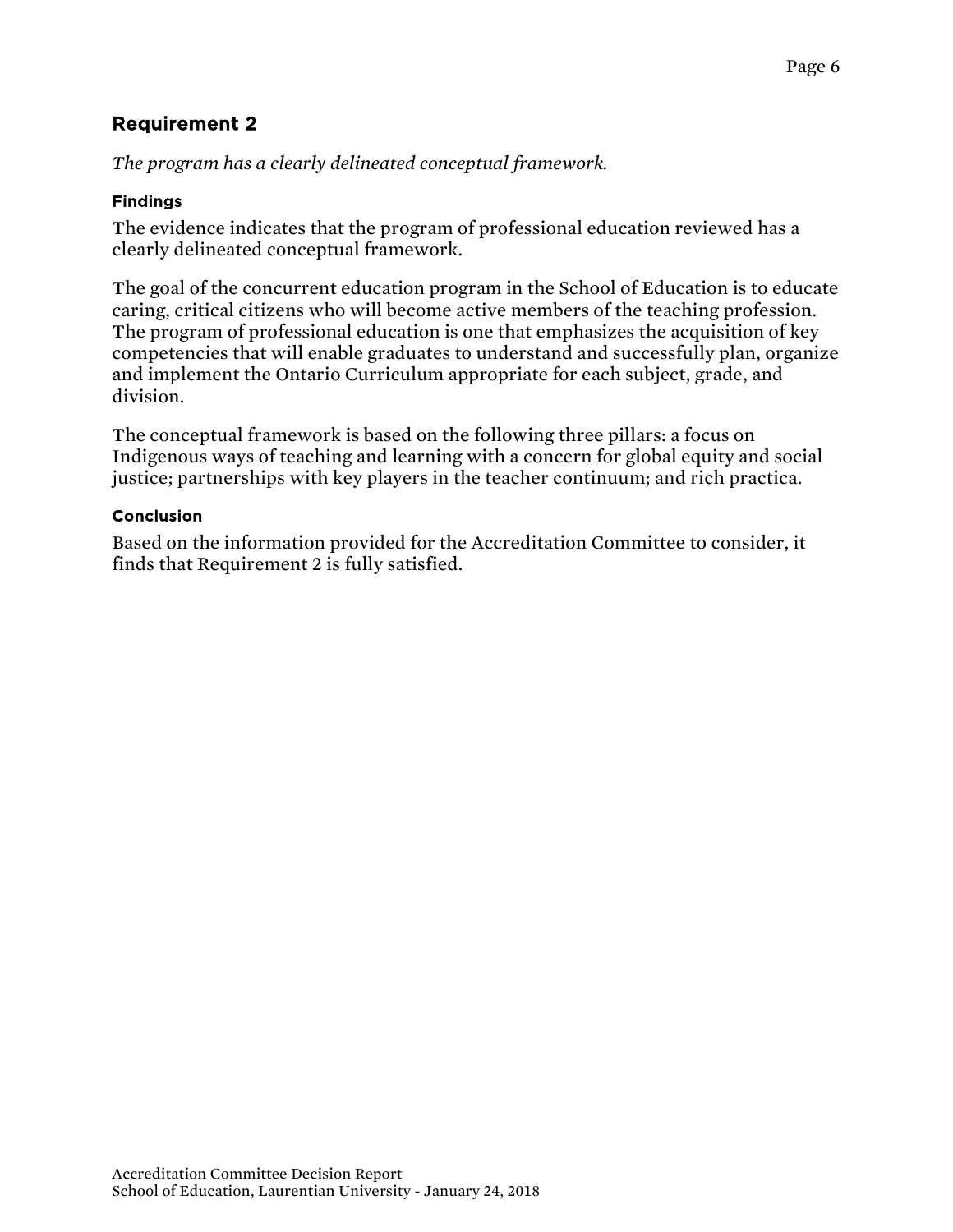*The design of the program is consistent with and reflects*

- *i) the College's "Standards of Practice for the Teaching Profession" and the "Ethical Standards for the Teaching Profession",*
- *ii) current research in teacher education, and*
- *iii) the integration of theory and practice in teacher education.*

## Findings

The evidence indicates that the program of professional education reviewed is consistent with and reflects the Ontario College of Teachers' *Ethical Standards for the Teaching Profession* and the *Standards of Practice for the Teaching Profession*, current research in teacher education, and the integration of theory and practice in teacher education.

## **Standards of Practice and the Ethical Standards for the Teaching Profession**

Evidence indicates that the Ontario College of Teachers' Standards of Practice and Ethical Standards are infused throughout the concurrent program of professional education at the School of Education. Teacher candidates are introduced to the Standards in a mandatory workshop in year 1, and the concept of professionalism outlined in the Standards of Practice and the Ethical Standards is reinforced prior to the first service-learning placement (Pre-Practicum Placement) in year 2. Finally, the Standards are embedded in method courses throughout the professional year.

## **Current Research in Teacher Education**

Evidence indicates that current research in teacher education underpins the concurrent program of professional education. The research of faculty member, Dr. Pamela Toulouse, informs a model of differentiated instruction for First Nation, Métis and Inuit students through empirical and theoretical foundations. In addition, the extensive research and service work in First Nations communities by faculty member Dr. Jeffrey Wood, Métis scholar, is incorporated into the first year course *Introduction to Teaching and Learning* and in professional year courses.

By way of contemporary research, teacher candidates develop an understanding of early learning, equity, diversity, social justice, and inclusion. Research emphasizes the continued relevance of self-reflection for educators.

## **The integration of theory and practice**

Evidence indicates that the structure and format of undergraduate course work, workshops and service learning placements during the four years of undergraduate study provide opportunities for students to acquire and access an increasing body of skill and knowledge about teaching and learning in a variety of educational settings. Sequencing and timing of courses and practica in the fifth (professional) year of the program is such that method courses in the first two months of the professional year provide students with skills and knowledge that inform their practices during the first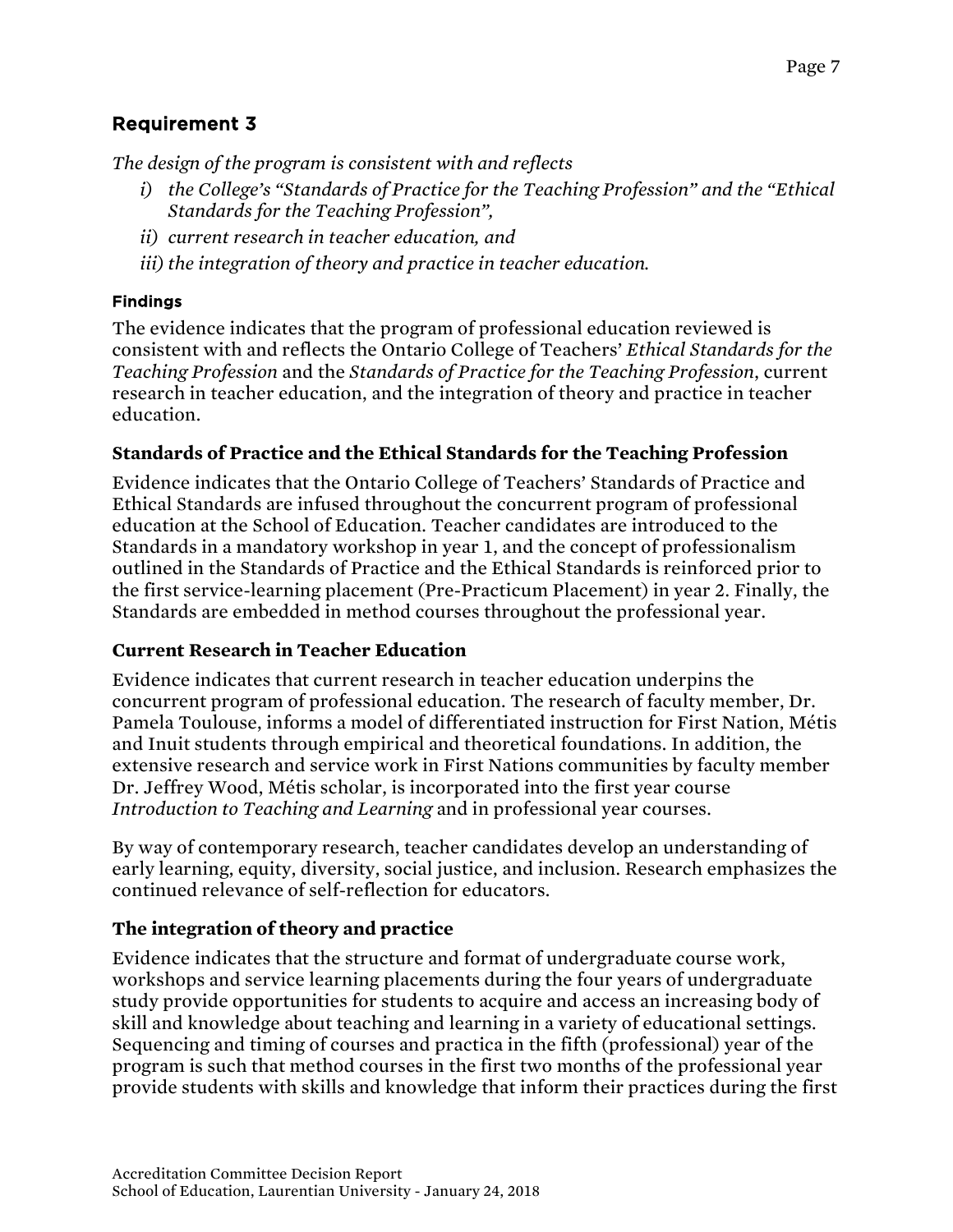practicum placement. Similarly, in the second semester of the professional year, students have opportunities to reflect, debrief, pose questions, and increase their knowledge and skills in advance of their second professional year practicum placement. Teacher candidates apply theories learned through course work, in differentiated instruction and pedagogical strategies for exceptional learners, during service-learning experiences, and practicum placements.

#### Conclusion

Based on the information provided for the Accreditation Committee to consider, it finds that Requirement 3 is fully satisfied.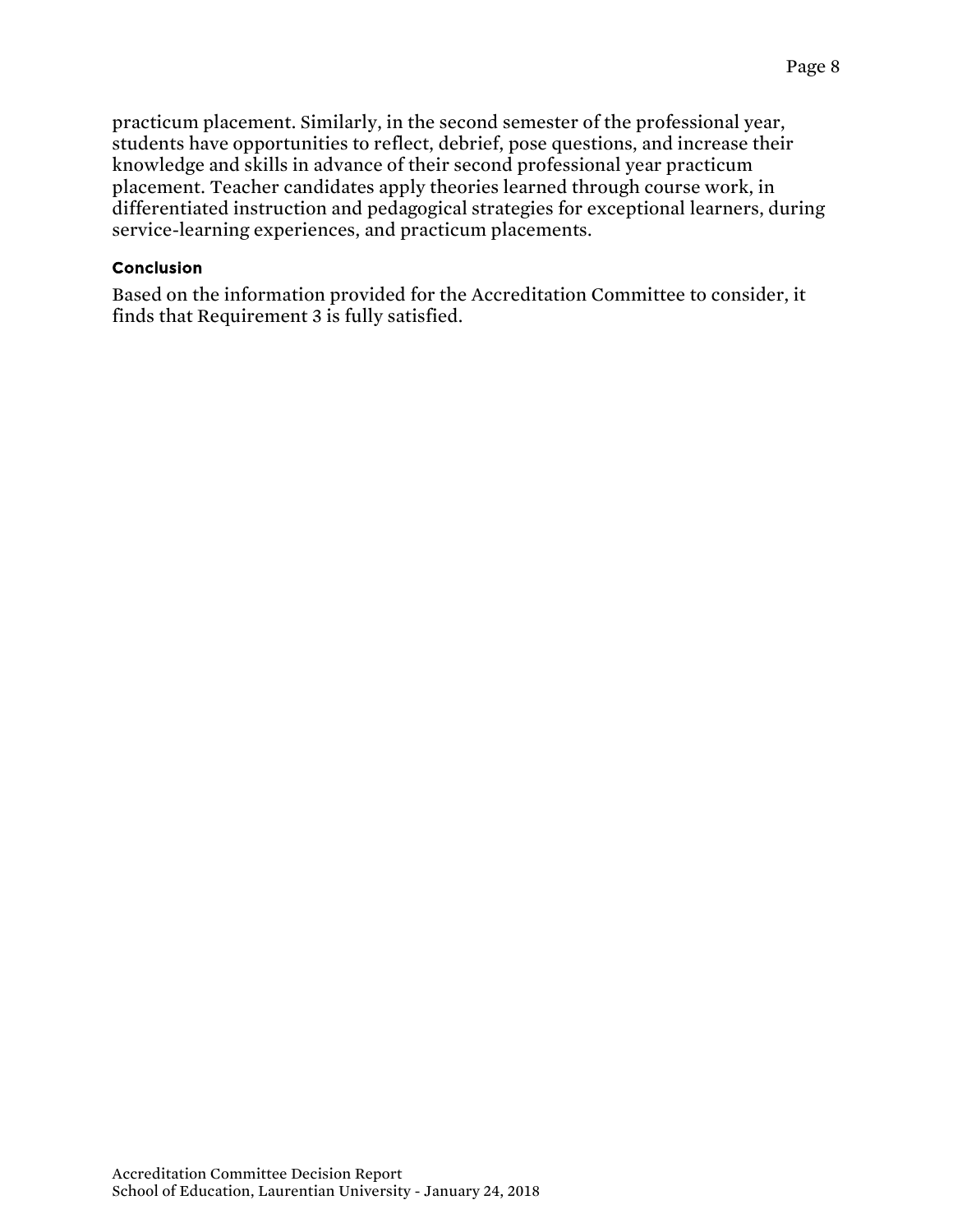## Requirement 3.1

*The program enables students of a program of professional education to acquire knowledge and skills in all of the elements set out in Schedule 1.*

## Findings

The evidence indicates that the program enables students to acquire knowledge and skills in each of the elements set out in Schedule 1. The core elements are embedded in method and foundation courses, workshops, as well as service-learning experiences and practicum placements.

## **Curriculum Knowledge**

Both Primary/Junior and Junior Intermediate cohorts take method courses that reference the Ontario Curriculum 1-8 in the following subjects: Language, Mathematics, Social Studies, Science and Technology, Dance, Drama, Music, Visual Arts, Health and Physical Education. Teacher candidates in the Primary/Junior divisions take an Early Childhood Special Topic course referencing the Ontario Kindergarten Program. Those in the Junior/Intermediate divisions take a method course in their teachable subject that references the secondary 9 and 10 curriculum. The teachable subjects are: English, French as a Second Language, Geography, Health and Physical Education, History, Mathematics, Instrumental Music, Vocal Music, Science General, Native Studies, and Religious Education.

Faculty representation on the liaison committee for faculties of education and the Ontario Ministry of Education (EDU) informs faculty members at the School of Education of changes and issues relating to EDU curriculum and policy, and supports course currency.

## **Pedagogical and Instructional Strategies Knowledge**

Courses, workshops and practicum placements enable teacher candidates to acquire knowledge and skills related to pedagogical and instructional strategies.

Teacher candidates learn how to read and reflect on current educational research topics, such as equity, diversity, social justice and inclusion, through course assignments and in classroom placements. Teacher candidates learn how to read educational research, interpret data, and use classroom assessment. They use a teacher-as-researcher lens to create a significant inquiry question. Subsequently, they discuss and reflect on changed perceptions to improve their own practice.

In the core course *Instructional Strategies*, teacher candidates acquire numerous teaching and learning strategies. They develop the skills required to use technology effectively across the curriculum and learn how to combine appropriate software with other teaching tools to integrate and reinforce learning and student achievement. Teacher candidates learn how to: create lesson plans, apply accommodations and modifications, differentiate instruction, employ a variety of teaching tools, and apply inclusive classroom management strategies. In addition to the *Instructional Strategies* course, teacher candidates learn the concept of assessment of, for and as learning and use *Growing Success* in a variety of foundation and method courses on a daily basis.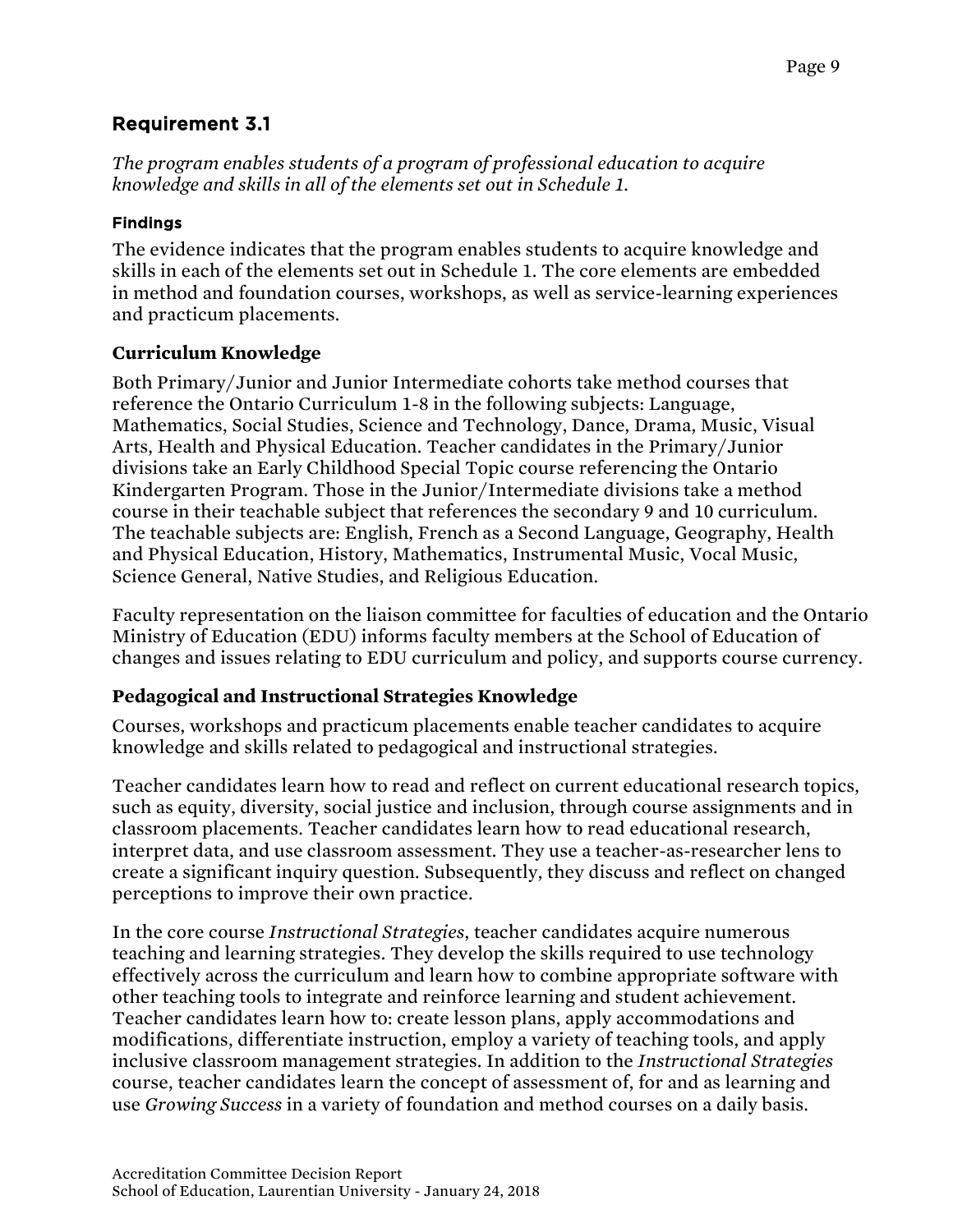Teacher candidates learn about teaching methods based on a model of differentiated instruction which pays particular attention to the needs of First Nation, Métis and Inuit students.

In the foundation course *Education Psychology/Special Education*, teacher candidates learn about the strengths of all students including students identified as requiring special education supports. Case studies for students from K-12 for each of the areas of exceptionality allow candidates to acquire knowledge for supporting the differing needs of a variety of learners. In course work, teacher candidates deconstruct various parts of an Individual Education Plan (IEP) and discuss which instructional strategies may be useful. Teacher candidates have the opportunity to develop their skills during practicum placements and broaden their knowledge though participation in workshops facilitated by guest presenters in the field.

Supporting English language learners (ELL) is addressed in various courses throughout the program, and teacher candidates are further prepared to support ELL in the *Preparation for Initial Practicum*, a common course for all teacher candidates, as well as gaining authentic experience during practicum placements.

### **The Teaching Context Knowledge**

Evidence indicates that the program includes the elements to prepare teacher candidates for teaching in the Ontario context.

In the foundation course, *Introduction to Teaching and Learning*, teacher candidates are introduced to various contextual elements. As part of its conceptual framework, knowledge of the importance of histories, cultures, contributions, as well as perspectives on treaties in relation to contemporary First Nation, Métis and Inuit communities is embedded throughout the program at Laurentian University.

Teacher candidates acquire a knowledge of the importance of equity, diversity and social justice and their role in identifying and eliminating barriers and creating social change in order to create safe and accepting schools and a positive school climate. In *Instructional Strategies*, teacher candidates learn how to create classroom management plans to help build authentic, respectful connections between students and adopt strategies that differentiate instruction to create a positive school environment.

Teacher candidates learn how to communicate with parents in the foundation course *Education and Schooling*, and are exposed to authentic parental communication. In the foundation course *Special Education/Mental Health,* teacher candidates learn about issues related to child, youth and parental mental health. They are also introduced to resources that familiarize them with mental health issues.

Faculty members in the School of Education model appropriate professional relationships with and between faculty members, students, staff, community members and members of other professions. The foundation course *Current Topics* will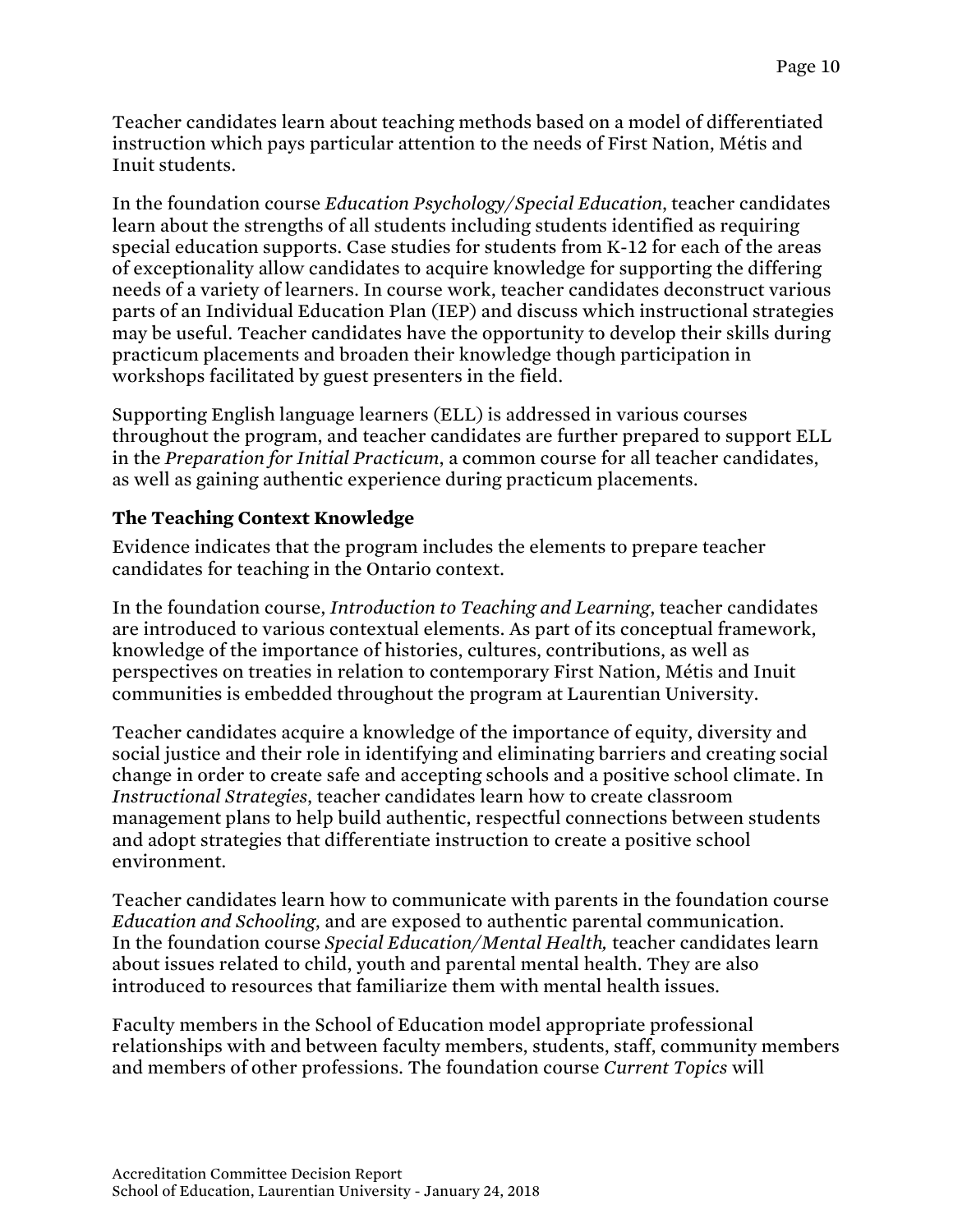introduce teacher candidates to issues of current concern in the Ontario education system, such as parent engagement and professional relationships with colleagues.

#### Conclusion

Based on the information provided for the Accreditation Committee to consider, it finds that Requirement 3.1 is fully satisfied.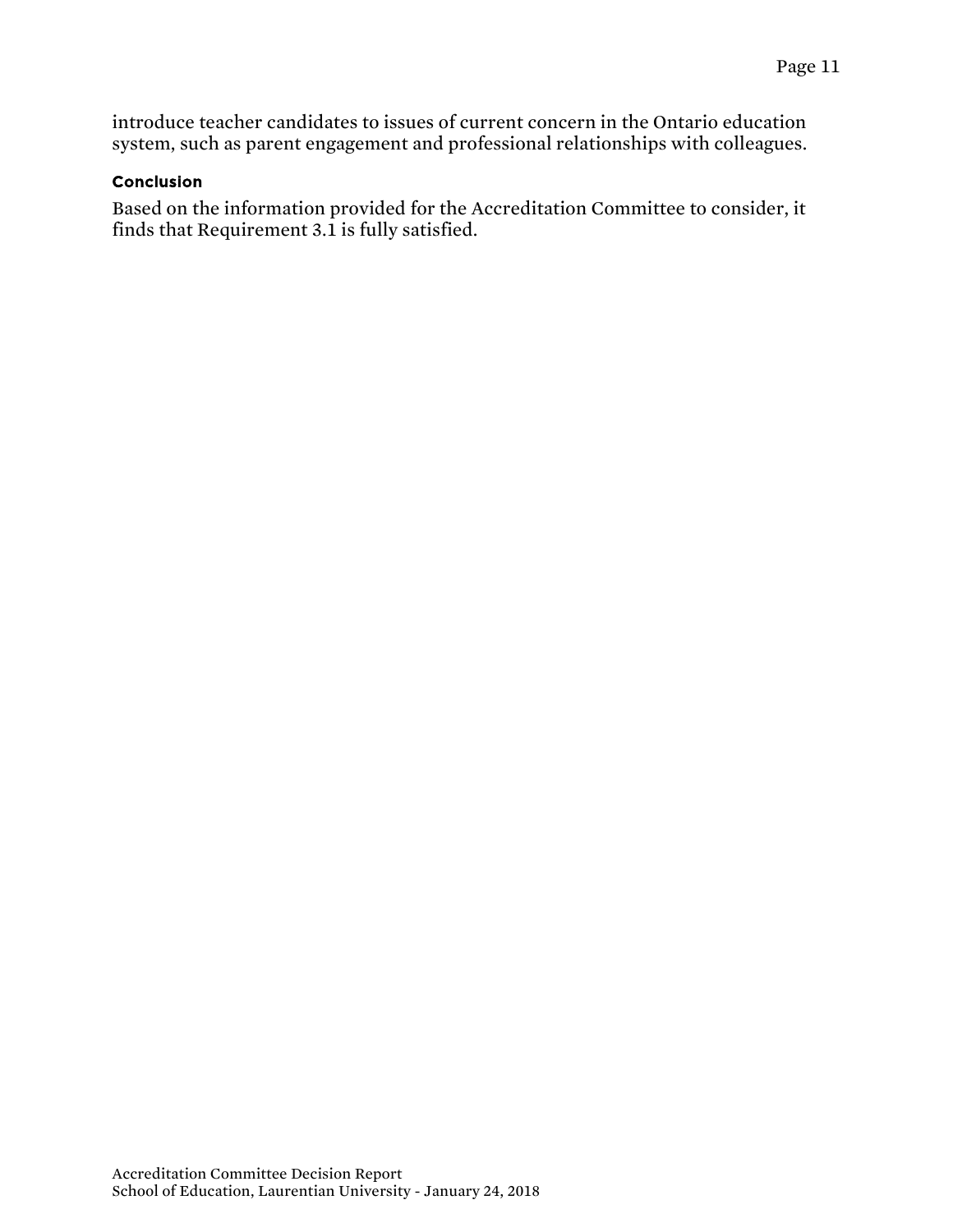*The program curriculum is current, references the Ontario curriculum, includes the application of current research in teacher education, and represents a wide knowledge base in the divisions and components of the program.*

#### Findings

The evidence indicates that the program is current, references the Ontario curriculum, includes the application of current research in teacher education, and represents a wide knowledge base in the divisions and components of the program.

#### **Current**

Currency in the program curriculum is confirmed in the alignment of specific courses to the elements of the enhanced teacher education program as reflected in the *Accreditation Resource Guide* (ARG) and reported in requirement 3.1.

#### **Ontario Curriculum**

Confirmation that the program curriculum references the Ontario Curriculum is reported in the category of Curriculum Knowledge in requirement 3.1.

#### **Current Research**

Confirmation that the program curriculum includes the application of current research in teacher education is reported in requirement 3.1, specifically within the category of Pedagogical and Instructional Strategies Knowledge.

### **Wide Knowledge Base**

Confirmation that the program curriculum represents a wide knowledge base in the divisions and components of the program is reported in requirements 3.1 and 10.

#### Conclusion

Based on the information provided for the Accreditation Committee to consider, it finds that Requirement 4 is fully satisfied.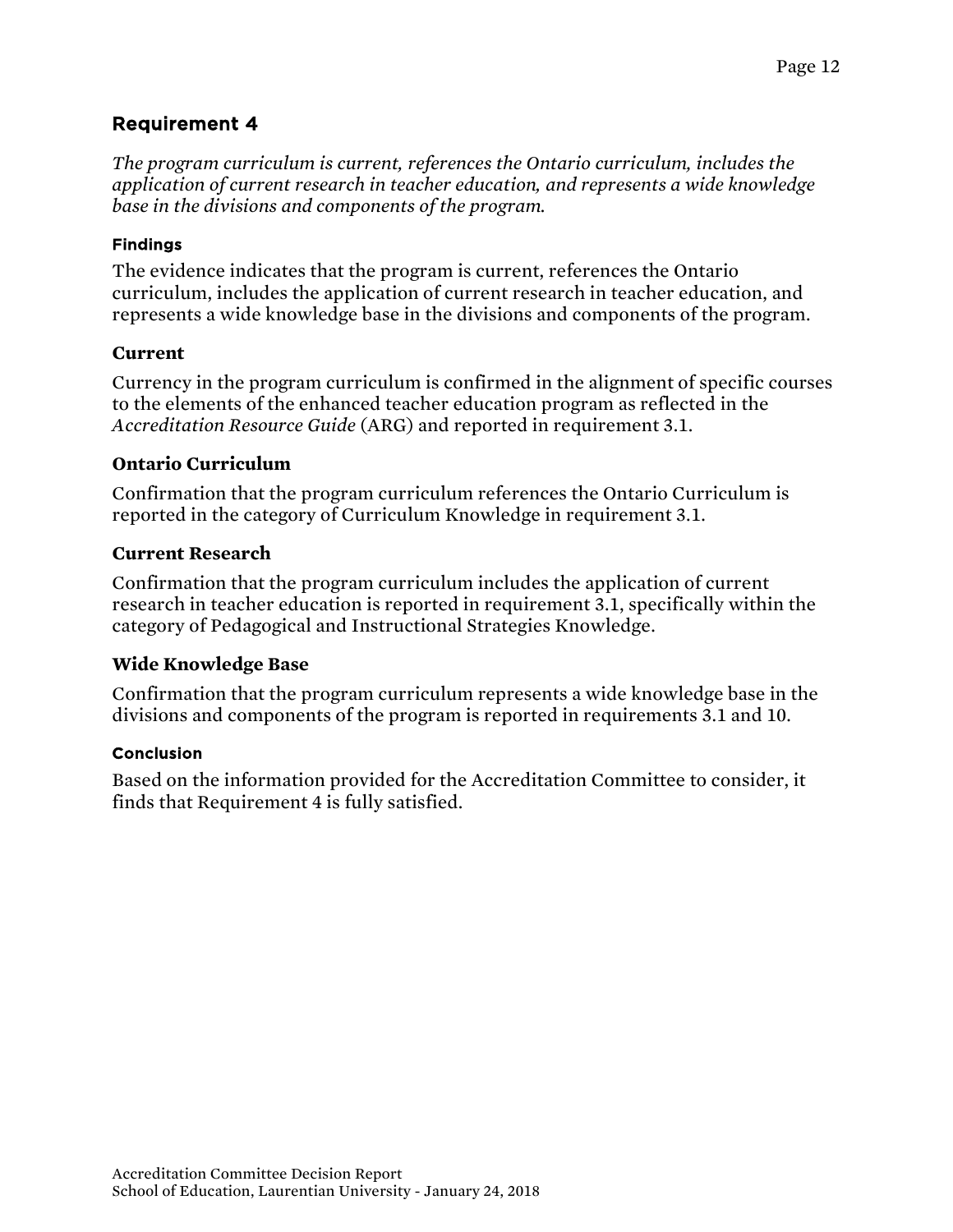*The course content of the program includes theory, method and foundation courses and makes appropriate provision for the application of theory in practice.*

#### Findings

Evidence indicates that the course content of the program reviewed includes theory, method and foundation courses, and makes appropriate provision for the application of theory in practice.

## **Theory, Method and Foundations Courses**

The program of professional education offers appropriate method and foundation courses for both Primary/Junior and Junior/Intermediate streams of the concurrent program.

Method courses cover all subject areas for teacher candidates in both streams, and for those preparing for certification in the Intermediate division, method courses are offered in their teachable subject.

Common foundation courses to all teacher candidates are *Introduction to Teaching and Learning*, *Social and Legal Issues in Education*, *Education and Schooling*, *Education Psychology/Special Education*, and *Special Education/Mental Health*.

## **Application of Theory in Practice**

The course content of the program makes appropriate provision for the application of theory in practice. The program includes course work and workshops that provide opportunities to acquire knowledge, theories and skills that students then may apply in their service learning and practicum placements.

Teacher candidates complete reflective writing assignments that enable them to make connections between theory and practice. Active self-reflection, an ongoing requirement throughout the program, continues into the professional year in mandatory course work. Faculty advisors and associate teachers also support selfreflection during practicum placements. This, in conjunction with educational theory courses, provide teacher candidates with the classroom experience required to become reflective teacher-practitioners.

### Conclusion

Based on the information provided for the Accreditation Committee to consider, it finds that Requirement 5 is fully satisfied.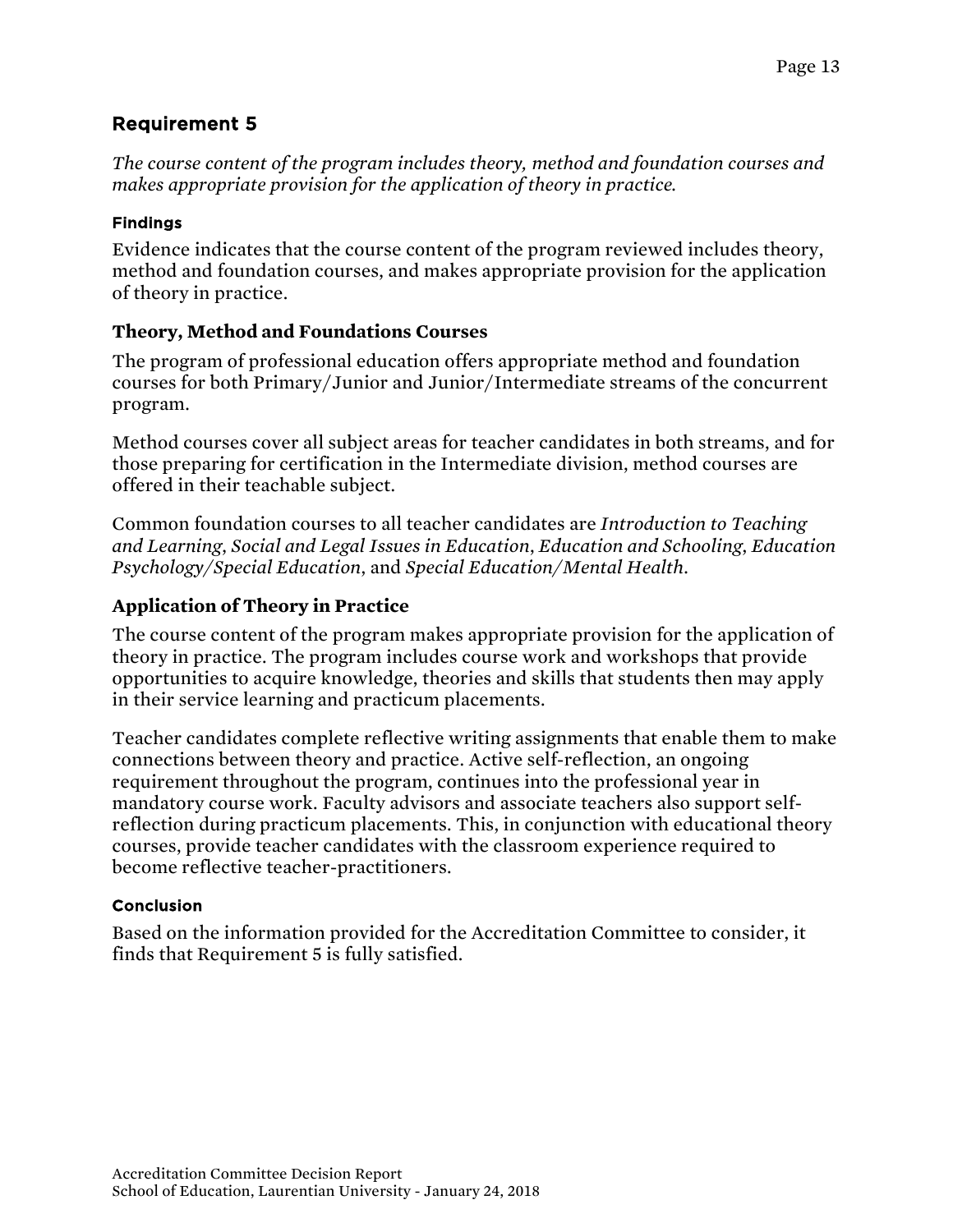## *The program's format and structure are appropriate for the course content.*

## Findings

The School of Education at Laurentian University offers a concurrent, Englishlanguage teacher education program delivered in a five-year (10 semester) model in combination with a Bachelor of Arts, Bachelor of Science or Bachelor of Physical Education and Health undergraduate degree. The program follows the regular twosemester structure of the university with fall/winter sessions delivered from September to December and January to April.

Teacher candidates take overload credits in education courses and workshops in each of the four years of their undergraduate degree. Over the course of their four years of undergraduate study, teacher candidates are required to successfully complete an additional 20 education credits, over and above the 120 credits associated with their undergraduate degree, in order to qualify for entry into the fifth (professional) year of the concurrent education program. The professional year is comprised of 40 additional education credits.

The format and structure of the concurrent education program consists of a series of education courses, workshops, service learning experiences and practicum placements that enable teacher candidates to scaffold professional knowledge and skills throughout the five years of the dual-degree program.

## **Pre-Professional Years (Years 1-4)**

During the first four years of the concurrent program, teacher candidates complete undergraduate course work, workshops and service-learning placements. Foundational courses and authentic experiences provide opportunities for students to acquire and access an increasing body of skill and knowledge about teaching and learning in a variety of educational settings. In year 4, the initial practicum placement takes place in May after coursework is completed. Effective May 2019, teacher candidates in the program will complete an Initial Practicum Placement of 30 days in the fourth year.

## **Professional Year (Year 5)**

During the professional year, teacher candidates take two months of method courses prior to their practicum placement. The sequencing and timing of these courses provide students with skills and knowledge that will inform their practice. A similar sequence is programmed for the second semester of the professional year. Teacher candidates have opportunities to reflect, debrief, pose questions, and increase their knowledge and skills prior to their final professional year practicum placement.

### Conclusion

Based on the information provided for the Accreditation Committee to consider, it finds that Requirement 6 is fully satisfied.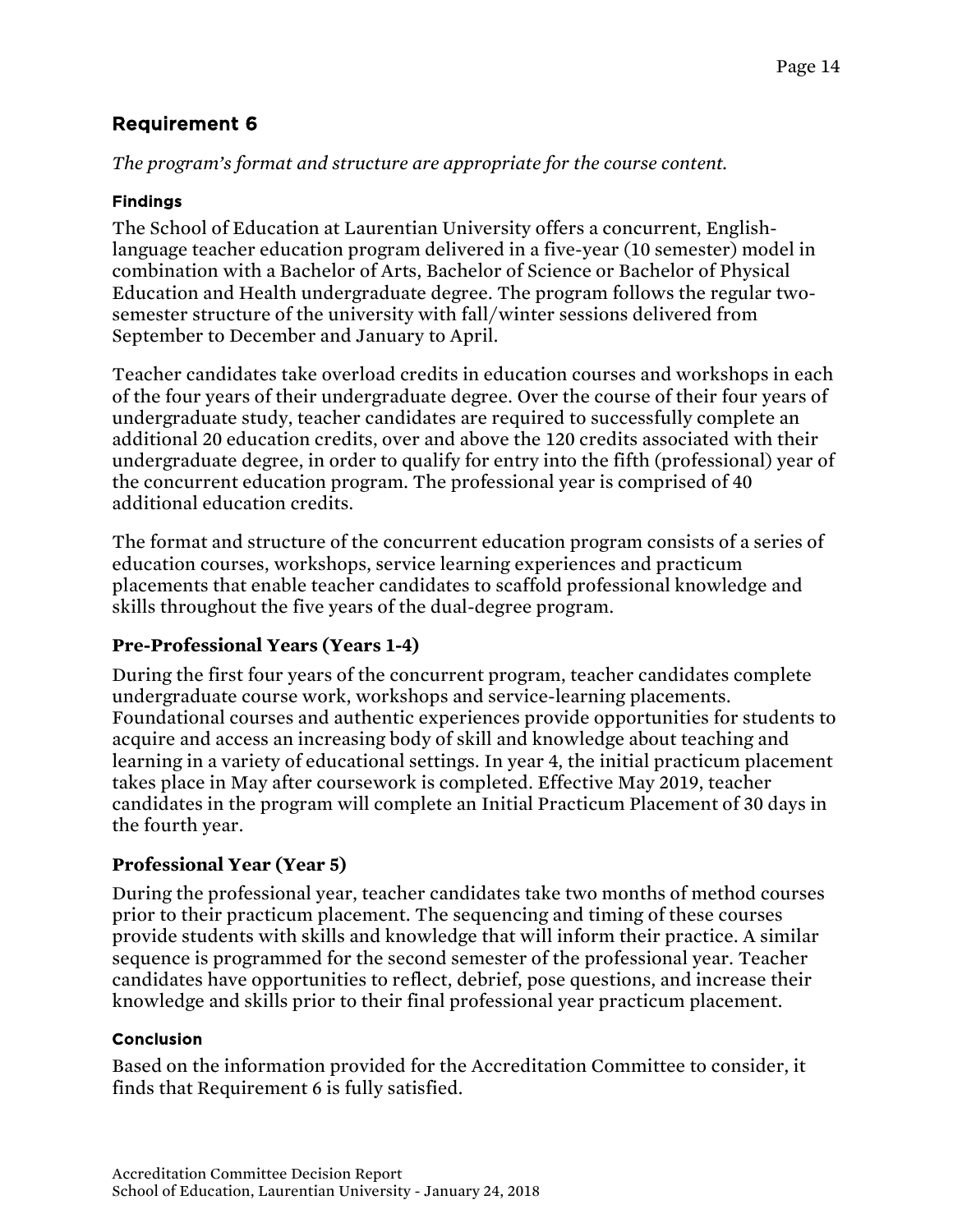*Students are assessed and informed of their progress on an ongoing basis throughout the program.*

## Findings

The evidence indicates that teacher candidates are assessed and informed of their progress on an ongoing basis throughout the program of professional education.

Teacher candidates receive ongoing formative and summative assessment throughout the program from course instructors, faculty advisors and associate teachers.

Assessment tools indicating how teacher candidates will be assessed are provided at the beginning of each course and feedback is provided on a continuous basis. Faculty members give guidance and direction for improvement, provide assistance locating resources, or in completing certain aspects of an assignment.

During service-learning experiences and practicum placements, ongoing formative feedback is provided on a regular basis either orally or in writing. Service-learning feedback serves to help teacher candidates learn and apply these strategies in future placements.

Practicum handbooks outline the School of Education's policy for associate teachers regarding the completion and submission of formative assessment at the mid-point of the placement and summative evaluation at the placement's end. The faculty advisor observes the assigned teacher candidate, provides informal feedback on at least one lesson and completes one written formal evaluation.

### Conclusion

Based on the information provided for the Accreditation Committee to consider, it finds that Requirement 7 is fully satisfied.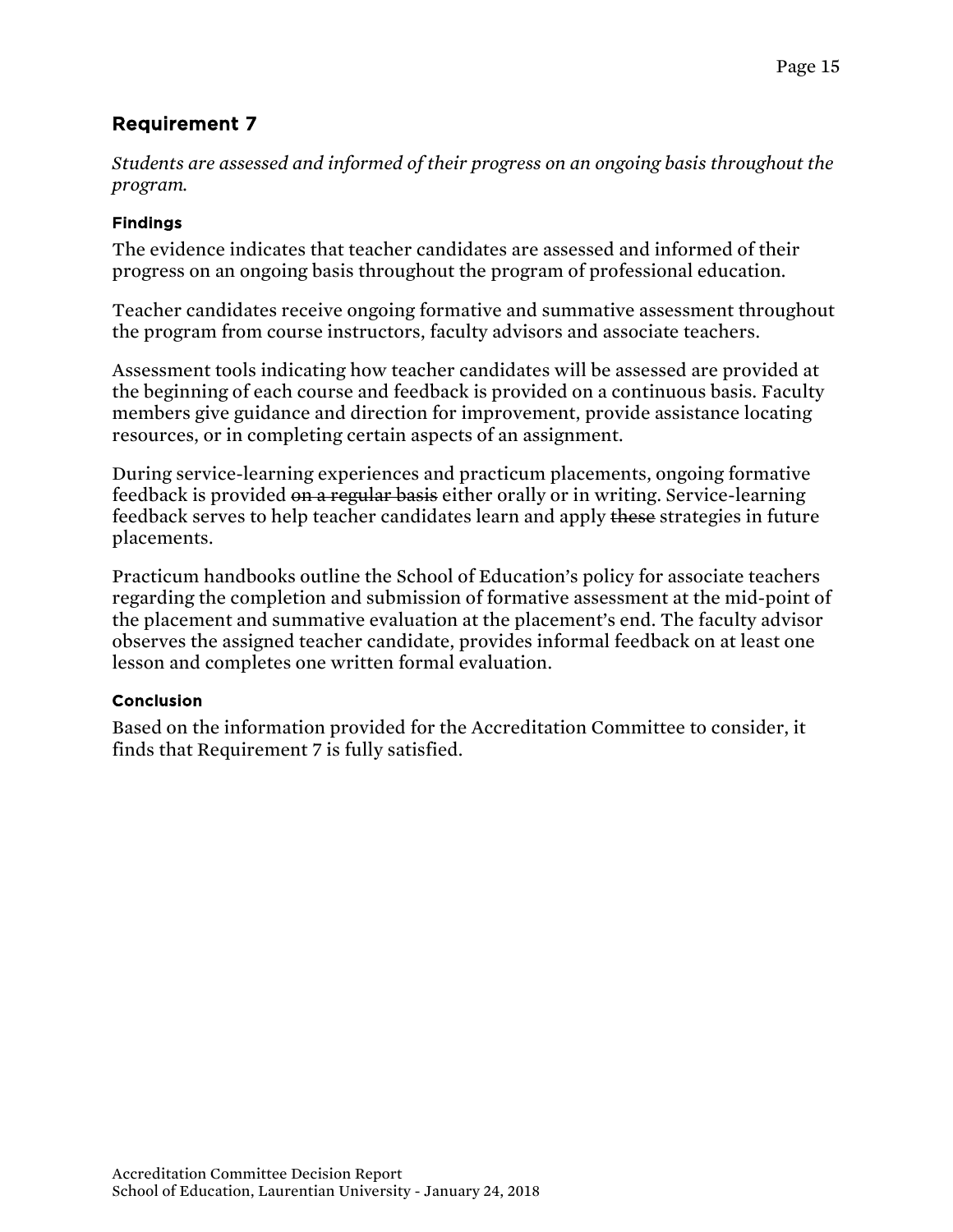*The program includes a practicum that satisfies the requirements set out in subparagraph 2v of subsection 1(2) and subsection (2).*

*Subparagraph 2v of subsection 1(2) sets out that the program includes a minimum of 80 days of practical experience, appropriate to the format and structure of the program, in schools or in other situations approved by the College for observation and practice teaching.*

*Subsection 9. (2) sets out that the requirements for the practicum portion of the program are as follows:*

- 1. The practicum must include observation and practice teaching in an instructional *setting in schools or other situations that use the Ontario curriculum or in situations approved by the College.*
- *2. Revoked - see subparagraph 2v of subsection 1(2)*
- *3. The practicum enables every student to participate in settings related to each division and at least one of the subject areas of the program that are relevant to the student.*
- *4. An experienced teacher supervises the students and assesses their practicum.*
- *5. A faculty member is appointed as an advisor for each student.*

### Findings

The evidence indicates that all required components for the practicum are addressed in the program reviewed.

## **Days of Practical Experience Appropriate to the Format and Structure**

The program of professional education in the concurrent education program in the School of Education includes 80 days of practical experience appropriate to the format and structure of the program. The minimum eighty (80) days of practicum associated with the enhanced teacher education program will be met in the following way:

- Thirty (30) days of initial practicum in May-June of the fourth year;
- Thirty (30) days of practicum in semester one of the professional year;
- Thirty (30) days of practicum in semester two of the professional year.

## **Observation and Practice Teaching in an Instructional Setting – Ontario Curriculum**

Initial and professional year placements take place in schools that follow Ontario curricula. Practicum handbooks direct principals to select associate teachers who are members in good standing of the Ontario College of Teachers and who can best act as role models and mentors in demonstrating and discussing best teaching practices. All teacher candidates are placed in publicly funded schools.

Three days of observation are suggested at the beginning of the placement. During the observation period, it is recommended that the associate teacher set aside a period of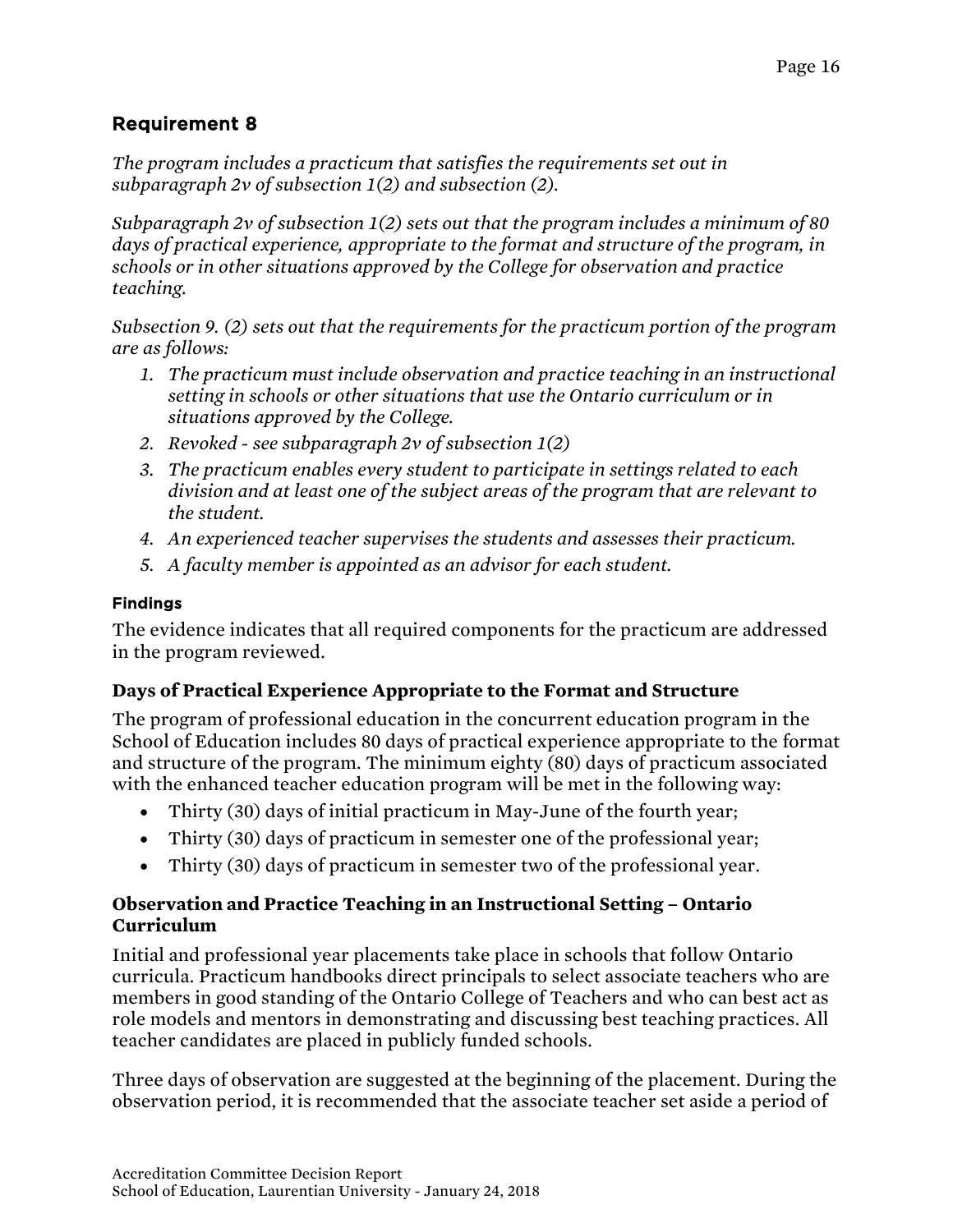time each day to describe the lessons, the planning involved, assessment strategies used, classroom management techniques, routines in the classroom. The associate teacher is also required to identify for the teacher candidate, students who require accommodations and/or modifications, and provide other important information to the teacher candidate.

## **Divisions and Subject Areas**

The practicum enables every student to participate in settings related to the divisions in which they will be certified and, where applicable, their teachable subject. The teacher candidate's practicum experience is tracked by the Practice Teaching Office across the program.

## **Experienced Associate Teacher**

An experienced teacher supervises and assesses the teacher candidate during the practicum. It is a practicum requirement that each student meet daily with their associate teacher in order that they may receive both formal and informal feedback regarding their performance.

## **Faculty Advisor**

A faculty member is appointed as an advisor to assist and mentor each teacher candidate during the practicum. There is a process in place to support at-risk teacher candidates.

#### Conclusion

Based on the information provided for the Accreditation Committee to consider, it finds that Requirement 8 is fully satisfied.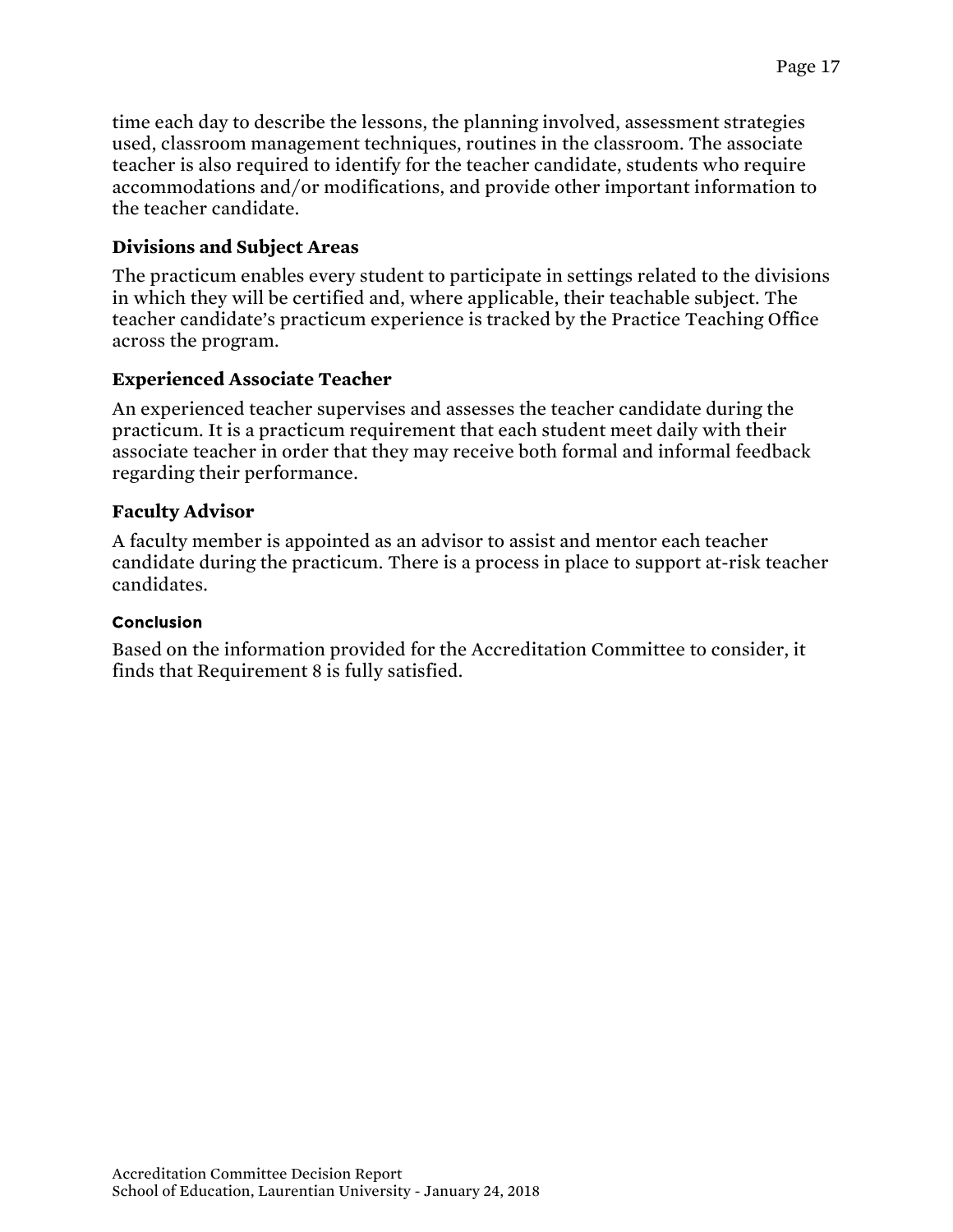*Successful completion of the practicum is a requirement for successful completion of the program.*

#### Findings

The evidence indicates that successful completion of the practicum is required for successful completion of the program reviewed.

Teacher candidates must successfully complete their service-learning experiences in order to be admitted into the professional year. Successful completion of the practicum is a requirement of the concurrent program for reporting a teacher candidate to the Ontario College of Teachers for certification.

In order to qualify for a Bachelor of Education at Laurentian University, teacher candidates must successfully complete three service-learning experiences, one initial practicum and two professional year practica.

#### Conclusion

Based on the information provided for the Accreditation Committee to consider, it finds that Requirement 9 is fully satisfied.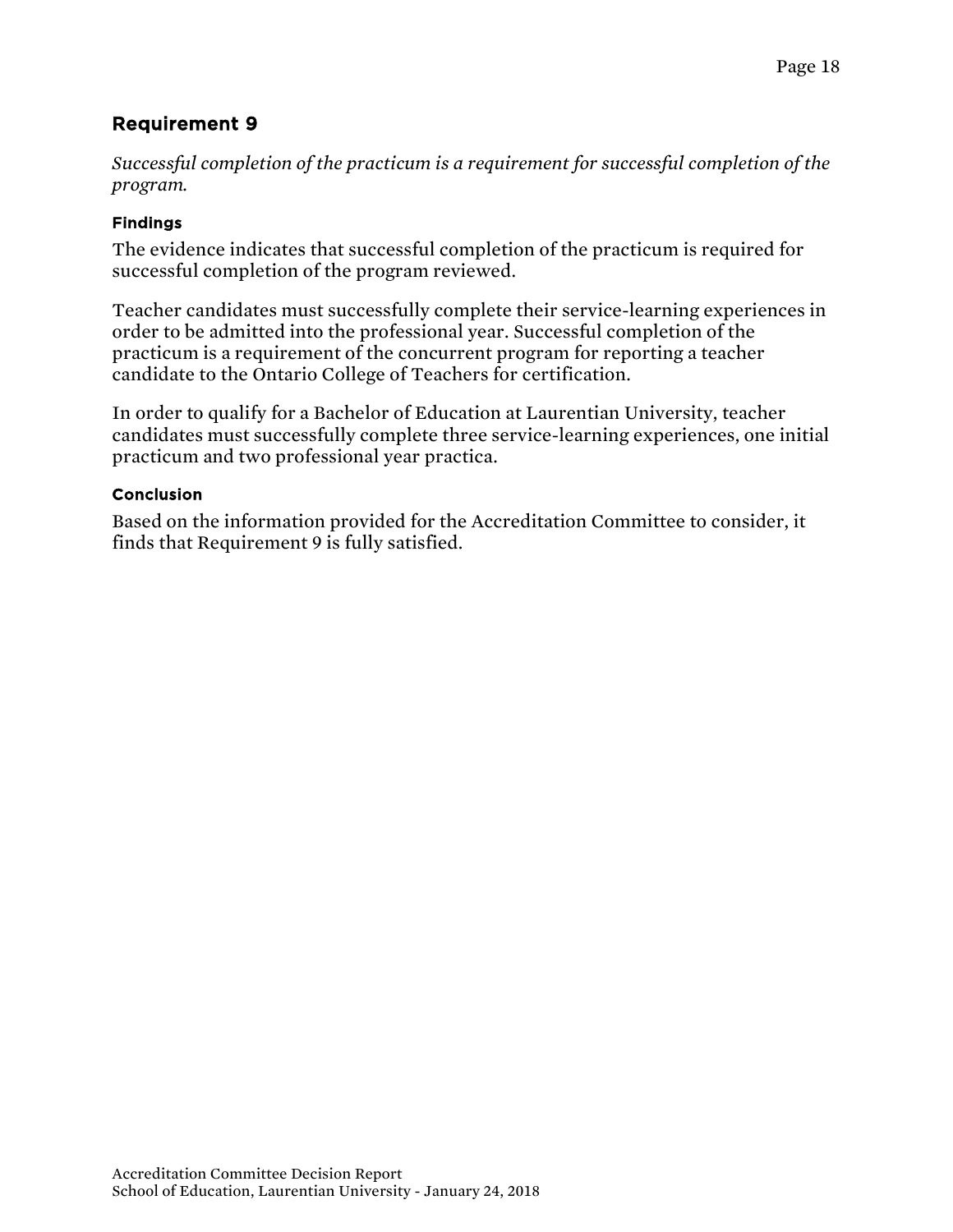*The teaching method courses in the program are appropriate in relation to the divisions to which they relate.*

#### Findings

The evidence indicates that the teaching method courses in the program reviewed are appropriate in relation to the divisions to which they relate.

Teacher candidates in the Primary/Junior (Grades K-6) and Junior/Intermediate (Grades 4-10) cohorts take the following method courses: Language Arts, Mathematics, Science & Technology, Social Studies, Health & Physical Education, Music, Visual Art, Dance, Drama and *Instructional Strategies 1* and *2*. In addition, teacher candidates in the Primary/Junior cohort take *Early Childhood Special Topic*.

Teachable subjects offered to teacher candidates in the Intermediate division are: English, Geography, History, Native Studies, Religious Education, Music (Instrumental or Vocal), French as a Second Language, Science General, Health and Physical Education and Mathematics.

Teaching method courses are designed with the demands of the various divisions in mind. Teaching strategies, instructional approaches, current curriculum issues, lesson and unit planning, curriculum development and delivery and assessment and evaluation are addressed. In these courses, teacher candidates cover relevant theory and pedagogy and explore resources appropriate to the subject matter and division, referencing the Ministry's current curriculum documents.

Teacher candidates learn how to address the various learning profiles of the students in the classroom, demonstrate knowledge of the content that they are required to teach and learn the distinction between the developmental ages.

In the *Instructional Strategies* course, teacher candidates learn about teaching the primary grades though an inquiry based approach. Candidates complete activities exploring strategies learned, fostering critical thinking, modeling 21st Century learning, developing interpersonal skills where soft skills are emphasized and using an integrated approach.

In the *Early Childhood Special Topic* Primary/Junior course, teacher candidates conduct an inquiry project in literacy and for a Kindergarten setting. They set up learning centres based on a constructivist, play-based approach in a School of Education classroom, testing this strategy prior to implementing it during practicum. The course models the indigenous worldview encouraging teacher candidates to apply holistic teaching in the classroom.

#### Conclusion

Based on the information provided for the Accreditation Committee to consider, it finds that Requirement 10 is fully satisfied.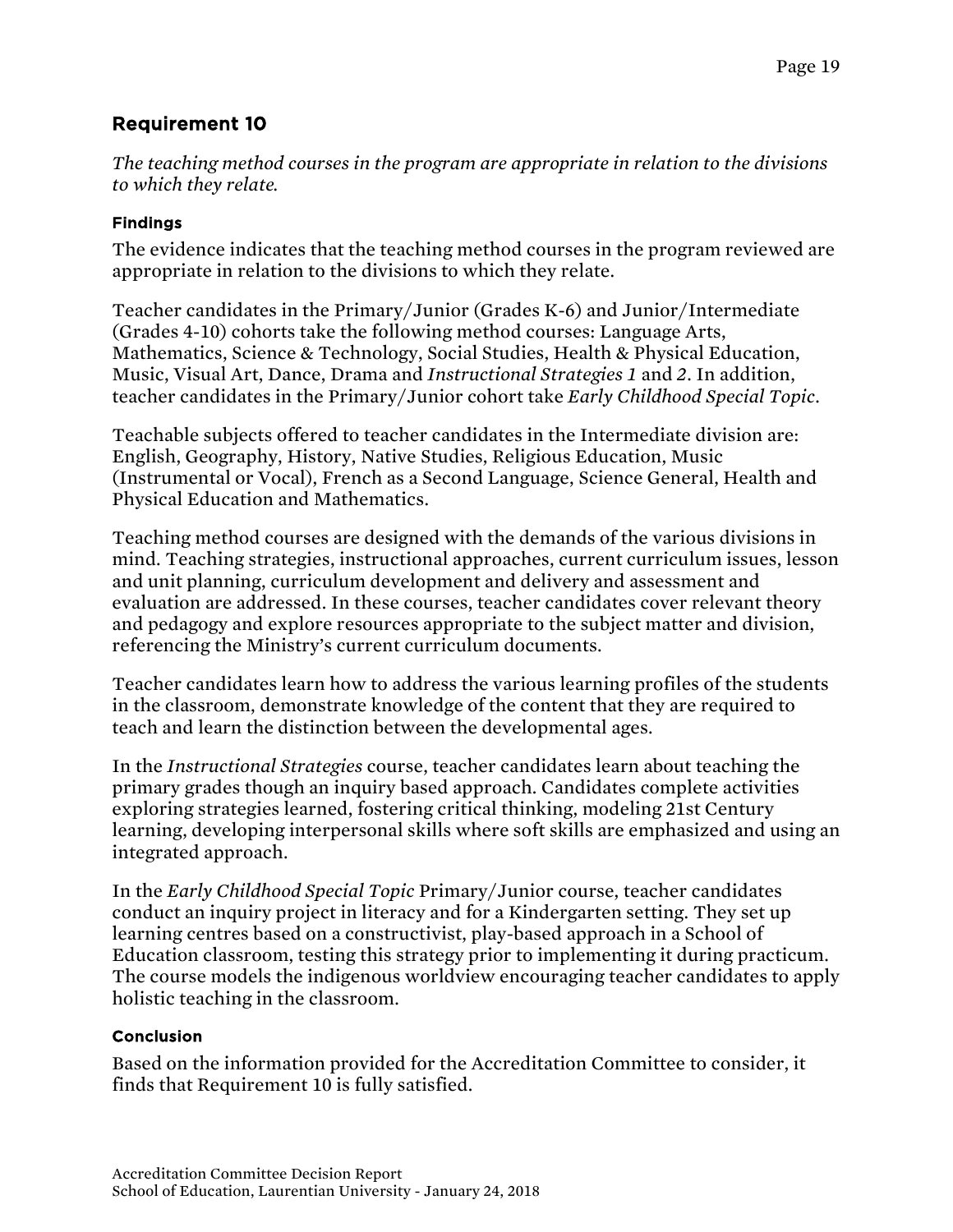*The teaching theory and foundation courses in the program include courses on human development and learning and on legislation and government policies relating to education.*

## Findings

The evidence indicates that the teaching theory and foundation courses in the program reviewed include human development and learning and legislation and government policies relating to education.

## **Human Development and Learning**

The foundation course *Educational Psychology/Special Education* addresses human development and learning common to both the Primary/Junior and Junior/Intermediate divisions. This course prepares teacher candidates to understand and apply to the classroom setting, knowledge relating to: learning and motivation, human motivation and behavior, teaching and managing, and assessing learning. The method course *Early Childhood Special Topic* focuses on human development and learning. In it, Primary/Junior teacher candidates complete assignments on the social-emotional needs within the school community and beyond, amalgamating their understanding of young children's learning needs and designing an ideal classroom space.

## **Legislation and Government Policies**

The foundation course *Social and Legal Issues in Education* is a required course for all teacher candidates in the program. Candidates examine the school system in Ontario. Teacher candidates learn about social issues in education through an overview of related legislation. Teacher candidates are required to read, analyze and summarize a case study applying the relevant Ontario (and/or Canadian) school law while considering salient facts in relation to stakeholders such as children, parents and/or guardians, other teachers, and administrators.

### Conclusion

Based on the information provided for the Accreditation Committee to consider, it finds that Requirement 11 is fully satisfied.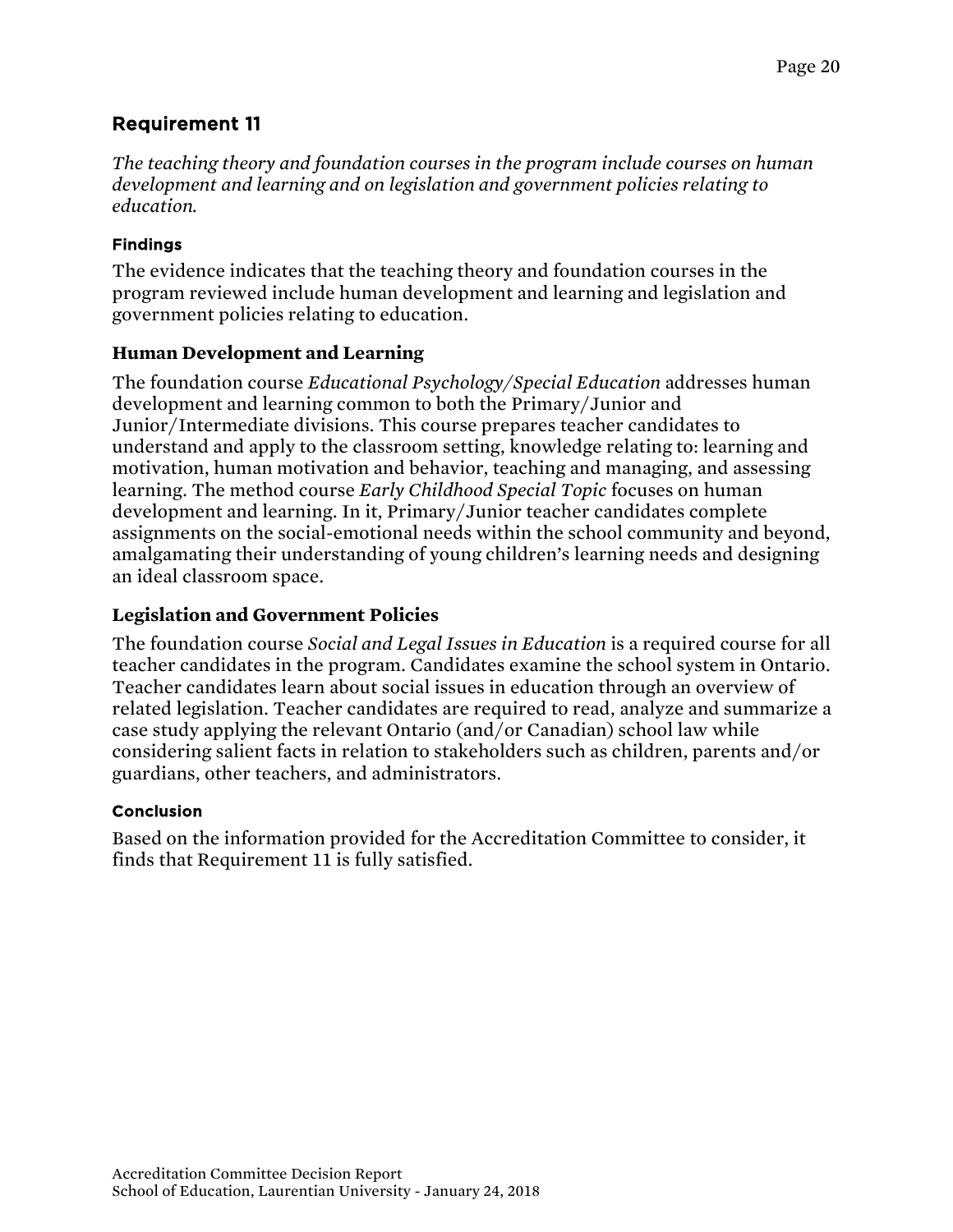*The faculty members teaching the program are an appropriate combination of,*

- *i) persons with appropriate academic qualifications,*
- *ii) practitioners with appropriate experience in the field of education, and*
- *iii) persons with appropriate expertise in the divisions and components of the program.*

#### Findings

The evidence indicates that the faculty members teaching in the program of professional education are an appropriate combination of persons with academic qualifications, practitioners with experience in the field of education, and persons with expertise in the divisions and components of the program.

The faculty complement includes six associate professors, two assistant professors, and one master lecturer. Of the nine full-time faculty members, eight hold a doctoral degree and one holds a master's degree. Additionally, there are 15 to 30 sessional instructors per semester, most of whom are active or recently retired teachers or school administrators.

All of the tenured or tenure track faculty have teaching experience. Five of them have taught in schools elsewhere than Ontario: two in other Canadian provinces, and three in other countries. A review of the School of Education's teaching assignments shows that the non-administrators have teaching assignments in line with their credentials and teaching experience.

Of the nine full-time faculty members, four members have Intermediate and Senior teaching experience, three have Junior and Intermediate teaching experience and two have Primary and Junior teaching experience. Seven of the nine faculty members are College certified.

### Conclusion

Based on the information provided for the Accreditation Committee to consider, it finds that Requirement 12 is fully satisfied.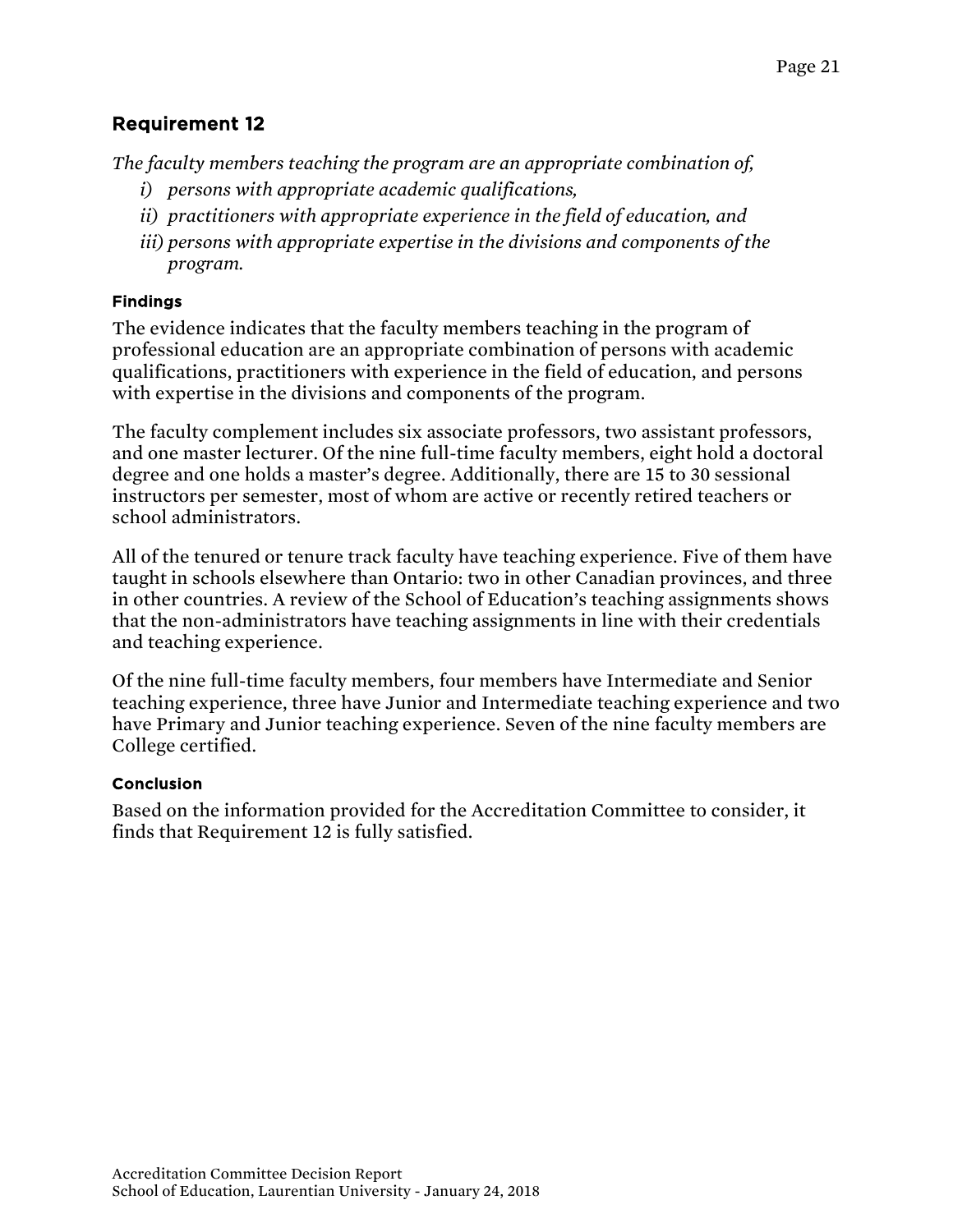*The permitted institution maintains adequate internal controls to preserve the integrity of student records relating to the program.*

#### Findings

The evidence indicates that there are adequate internal controls to preserve the integrity of student records relating to the program reviewed.

There have been no substantive changes to the findings from the June 11, 2009 Accreditation Committee Decision that stated that the School of Education at Laurentian University maintained adequate controls to preserve the integrity of student records relating to the program. Student records were stored securely and access was controlled.

#### Conclusion

Based on the information provided for the Accreditation Committee to consider, it finds that Requirement 13 is fully satisfied.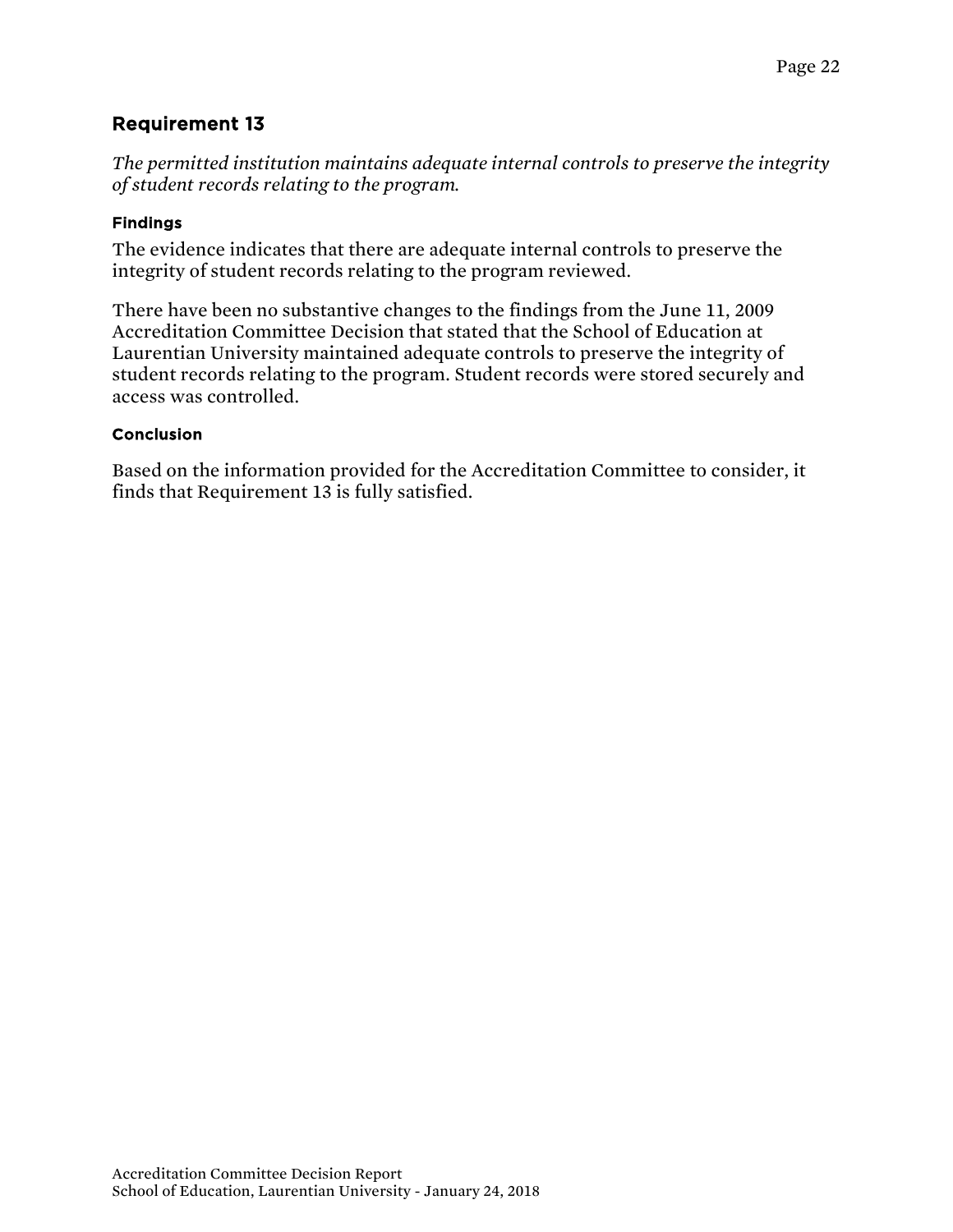*The permitted institution is committed to continuous improvement and quality assurance of the program and, if the program is an existing program, has implemented measures demonstrating that commitment.*

### Findings

The evidence indicates that Laurentian University's School of Education is committed to continuous improvement and quality assurance for the program reviewed and has implemented measures demonstrating that commitment.

Reorganization of academic units resulted in the creation of a Faculty of Education with its own Dean, renewing emphasis on the importance of research in the School of Education (SoE).

The Faculty Council and the School Council meet regularly. Among the active Subcommittees of the School Council is the Practicum Committee that developed a formal practicum improvement protocol.

The SoE seeks input from teacher candidates, associate teachers and faculty advisors regarding improvements that may be made to practicum placements through a feedback form available in the Professional Year Practicum Handbook. Recommendations led to the decision to increase by six hours the Initial Practicum Preparation course and to focus on targeted pedagogical and instructional strategies.

The SoE has implemented formal course evaluations to be completed by teacher candidates. Additionally, faculty members seek informal feedback from teacher candidates and alumni, which they use to improve courses.

The Centre for Academic Excellence for Teaching and Learning (CAE) has worked with the SoE through its introduction of Enhanced Teacher Education Program and developed four or five courses to enable teacher candidates to access the required overload courses. The design of online modules involved a team approach and uses a rigorous peer-reviewed process that includes professionals from the field: faculty members, practicing teachers, instructional designers and subject matter experts. Recent enhancements to information and communications technology resources have been made for students in the SoE and for faculty.

### **Conclusion**

Based on the information provided for the Accreditation Committee to consider, it finds that Requirement 14 is fully satisfied.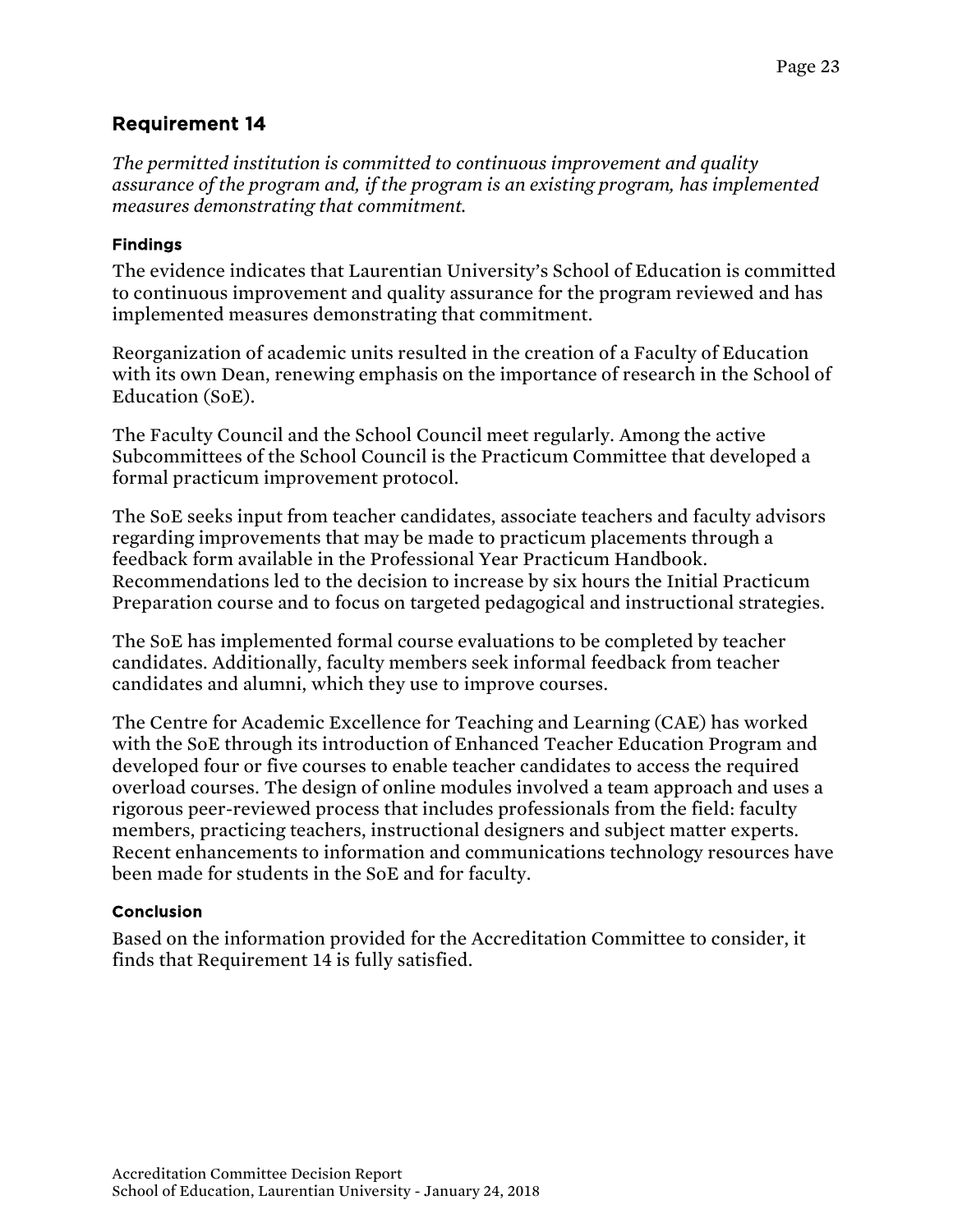*The program has a Teacher Education Advisory Committee or similar body that functions in an advisory or liaison capacity in relation to the program.*

#### Findings

The evidence indicates that the program has a Teacher Education Advisory Committee (TEAC) that functions in an advisory and liaison capacity in relation to the program.

The TEAC had thirteen members including, from Laurentian University, the registrar, librarian, the music director and a representative from Human Kinetics; the interim director, incumbent director and practicum director of the School of Education; the Chair of Teacher Education Liaison Committee; a representative from the Ontario Ministry of Education field office; representatives from each of the local Public and Catholic school boards and the principal of an Indigenous school.

#### Conclusion

Based on the information provided for the Accreditation Committee to consider, it finds that Requirement 15 is fully satisfied.